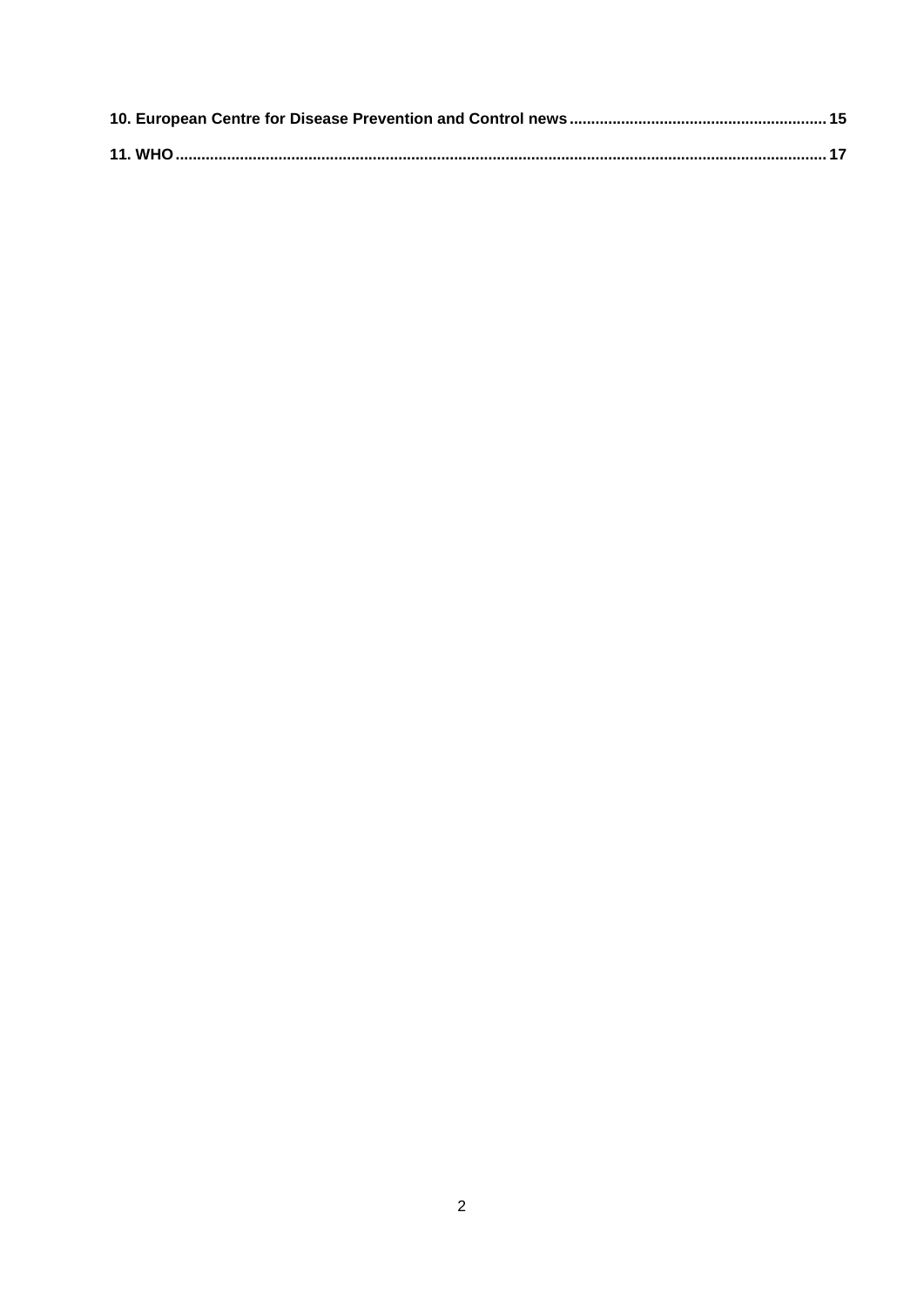# <span id="page-2-0"></span>**1. EUPHA update**

## <span id="page-2-1"></span>**WFPHA annual meeting**

On 23 May, the annual meeting of the World Federation of Public Health Associations took place in Geneva. Europe was represented by 7 national associations as well as EUPHA itself. Several discussions on future collaboration with WFPHA and their regional associations took place and we are looking forward to intensifying our collaboration.



## <span id="page-2-2"></span>**EUPHA's 6th European Conference on Migrant and Ethnic Minority Health**

The [EUPHA Section for Migrant and Ethnic Minority Health a](http://114031-www.web.tornado-node.net/about-eupha-memh/)nd [The Norwegian Center for Minority](http://114031-www.web.tornado-node.net/about-nakmi/)  [Health Research \(NAKMI\)](http://114031-www.web.tornado-node.net/about-nakmi/) are hosting the 6th EUPHA Conference on Migrant and Ethnic Minority Health from 23-25 June 2016 in Oslo. The vice-president of our EUPHA Section on Migrant and Ethnic Minority Health, Dr Charles Agyemang, is a keynote speaker at this conference.

## <span id="page-2-3"></span>**12th World Conference on Injury Prevention and Safety Promotion, Safety 2016**

EUPHA is honoured to recommend the above mentioned conference to all public health professionals. This conference is organised from 18–21 September 2016 in Tampere, Finland. <https://www.thl.fi/fi/web/injury-prevention/safety-2016/world-conference>

# <span id="page-2-4"></span>**Law Enforcement and Public Health 2016 conference**

EUPHA is pleased to be an active supporter of the LEPH 2016 conference, which will take place in Amsterdam, from 2-5 October 2016. Our president, Martin McKee, is a keynote speaker at this event. For more information:

<http://www.leph2016.com/partners-supporters/supporting-organisations/>

# <span id="page-2-5"></span>**EUPHA present at Central Eastern European Networking Event of Researchers on Roma Health and Policy**

WHO Europe is organising a networking event in Debrecen, Hungary on 1-3 June 2016. We are pleased that EUPHA is active here through two EUPHA section presidents:

- Prof. Roza Adany from our section on Public Health Genomics is one of the organisers; and
- Dr Iveta Rajnicova from our section on Chronic Diseases is a speaker here.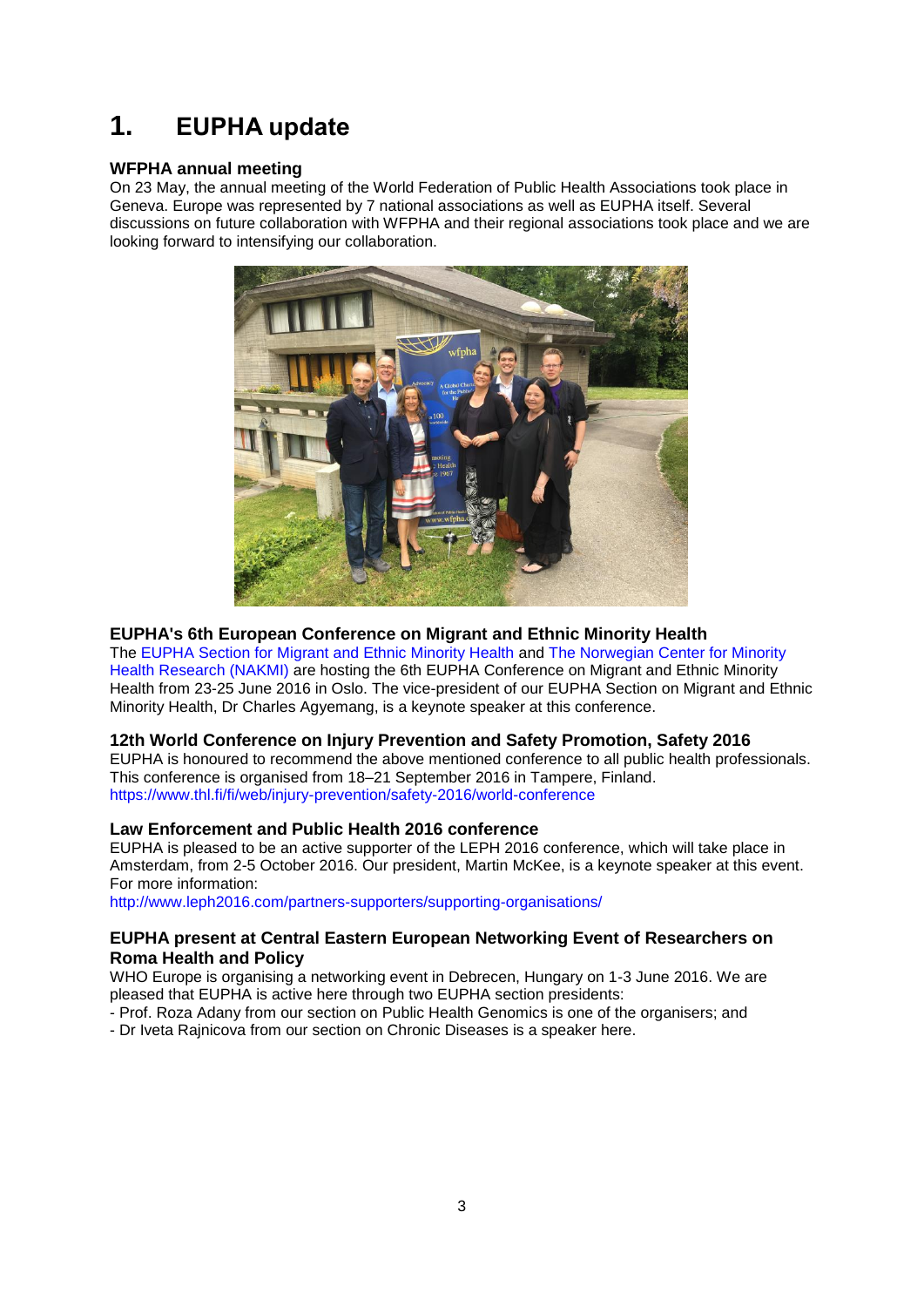# <span id="page-3-0"></span>**2. European Public Health Conference**





**9th European Public Health Conference: All for Health, Health for All Austria Centre Vienna, 9 - 12 November 2016**

# <span id="page-3-1"></span>**Pre conference on health workforce governance in Europe**

Pre-Conference to the 9th European Public Health Conference, Vienna, Austria, 9-10 November 2016 <https://ephconference.eu/2016-pre-conference-programme-235> Health workforce governance in Europe: Toward a future research agenda. This pre conference is organised by the EUPHA Section on Health Services Research and its Working Group 'Health Workforce Research' and the European Observatory on Health Systems and Policies in collaboration with OECD and WHO Regional Office for Europe.

## <span id="page-3-2"></span>**Abstract scoring 2016**

The International Scientific Committee (ISC) just finished scoring the abstracts and workshops submitted for Vienna 2016. Each abstract was scored by on average 4.7 ISC member. The average score (on a scale 1-7) was 4.28. The workshops were scored on average by 5.2 ISC member and the average score here was 4.500. The Executive Board of the EPH Conference Foundation, together with the office, are now working on decisions and the programme for Vienna 2016. For abstract submitters, the decisions can be found when logging into the system as of 18 June.

## <span id="page-3-3"></span>**Pre-conferences**

The pre-conference programme is available on the EPH Conference website. This year we offer interesting sessions on mental health and architecture, pricing of food, safety promotion, patient participation, health information, health promotion, workforce governance, public health preparedness and the results of the Joint Action on chronic diseases.

Check the preconference webpages for regular updates as the programme is still expanding. <https://ephconference.eu/2016-pre-conference-programme-235>

## <span id="page-3-4"></span>**Registration**

Registration for the EPH Conference is open. You can benefit from early bird registration fees until 1 September. Registration for pre-conferences is required also when they are offered free of charge to delegates.

# <span id="page-3-5"></span>**3. EUPHA members update**

## <span id="page-3-6"></span>**CSISP - Institutional membership**

Unfortunately, we were informed that CSISP, our Spanish institutional member of EUPHA for many years, has withdrawn membership due to a reorganisation of the institute. We would like to thank CSISP for their support over the years and wish them all the best for their future.

# <span id="page-3-7"></span>**4. European Journal of Public Health**



[The European Journal of Public Health](http://eurpub.oxfordjournals.org/) is a multidisciplinary journal in the field of public health. The EJPH is published bimonthly. The journal provides a forum for discussion and debate of current international public health issues with a focus on the European region. In 2014, the impact factor of the journal is at 2.591. The 5-year impact factor is 2.512. The EJPH is the official journal of EUPHA.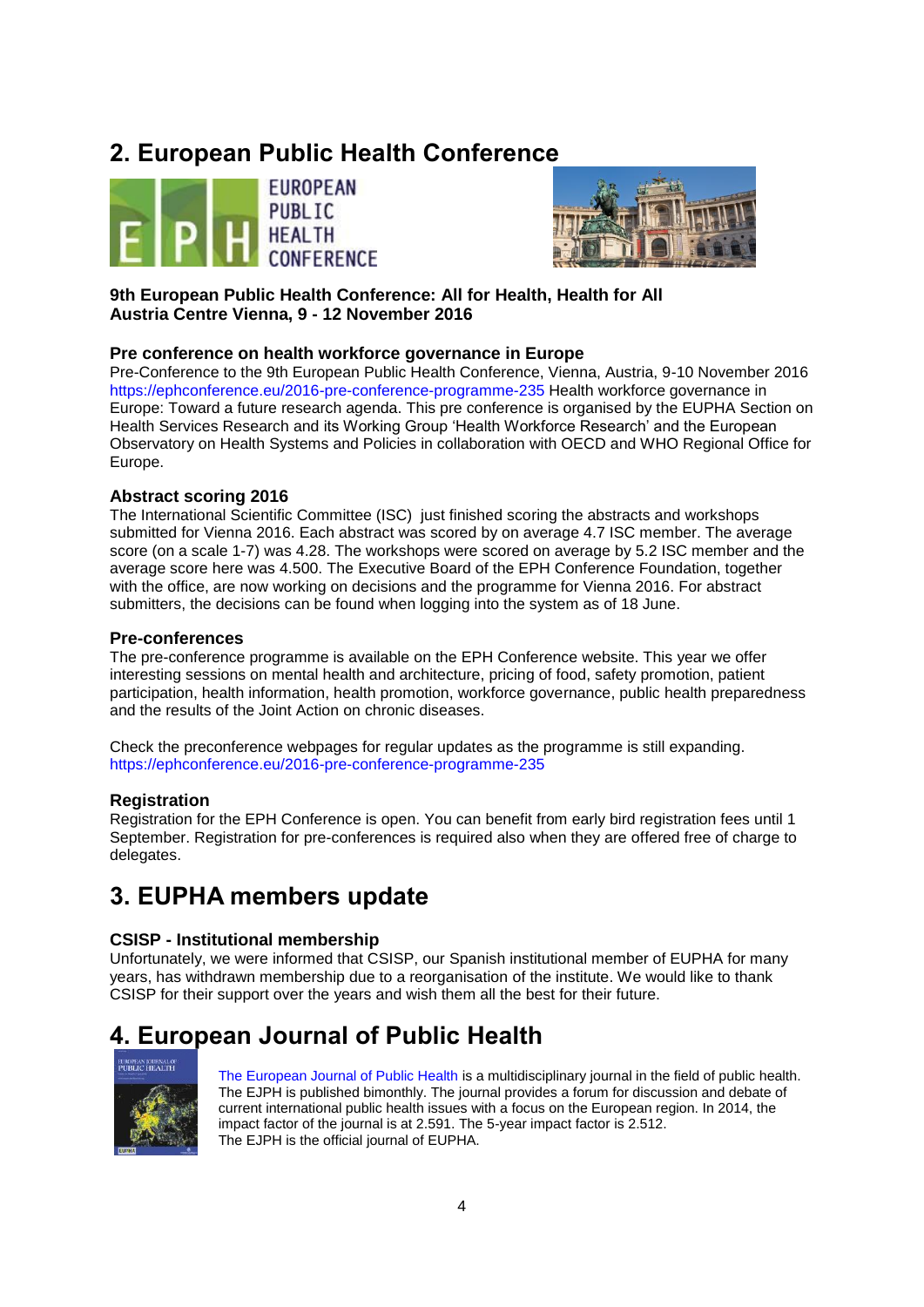### **Eur J Public Health Table of Contents for June 1, 2016; Vol. 26, No. 3 Editorials**

Powering and puzzling in global public health Scott L. Greer Eur J Public Health 2016 26: 369 [\[Extract\]](http://eurpub.oxfordjournals.org/content/26/3/369.extract?etoc)

Electronic cigarettes: scarce data and divergent legislations. The need for evidence-based health policies and research funding Lamberto Manzoli and Stefania Boccia Eur J Public Health 2016 26: 370-371 [\[Extract\]](http://eurpub.oxfordjournals.org/content/26/3/370.extract?etoc)

## **Viewpoints (only commissioned)**

Public health needs of migrants, refugees and asylum seekers in Europe, 2015: Infectious disease aspects Jan C. Semenza, Paloma Carrillo-Santisteve, Herve Zeller, Andreas Sandgren, Marieke J. van der Werf, Ettore Severi, Lucia Pastore Celentano, Emma Wiltshire, Jonathan E. Suk, Irina Dinca, Teymur Noori, and Piotr Kramarz Eur J Public Health 2016 26: 372-373 **[\[Extract\]](http://eurpub.oxfordjournals.org/content/26/3/372.extract?etoc)** 

Refugees mental health—A public mental health challenge Jutta Lindert, Mauro G. Carta, Ingo Schäfer, and Richard F. Mollica Eur J Public Health 2016 26: 374-375 [\[Extract\]](http://eurpub.oxfordjournals.org/content/26/3/374.extract?etoc)

Refugees' mental health—a call for a public health approach with focus on resilience and cultural sensitivity Sofie Bäärnhielm Eur J Public Health 2016 26: 375-376 [\[Extract\]](http://eurpub.oxfordjournals.org/content/26/3/375.extract?etoc)

### **Letter to the Editor**

The association between long working hours and metabolic syndrome remains elusive Adriano M. Pimenta and Miguel A. Martinez-Gonzalez Eur J Public Health 2016 26: 377 [\[Extract\]](http://eurpub.oxfordjournals.org/content/26/3/377.extract?etoc)

## **Infectious diseases**

Detrimental effects of introducing partial compulsory vaccination: experimental evidence Cornelia Betsch and Robert Böhm Eur J Public Health 2016 26: 378-381 [\[Abstract\]](http://eurpub.oxfordjournals.org/content/26/3/378.abstract?etoc)

Changes in chlamydia control activities in Europe between 2007 and 2012: a cross-national survey Ingrid V. van den Broek, Otilia Sfetcu, Marianne A. van der Sande, Berit Andersen, Björn Herrmann, Helen Ward, Hannelore M. Götz, Anneli Uusküla, Sarah C. Woodhall, Shelagh M. Redmond, Andrew J. Amato-Gauci, Nicola Low, and Jan E. van Bergen Eur J Public Health 2016 26: 382-388 [\[Abstract\]](http://eurpub.oxfordjournals.org/content/26/3/382.abstract?etoc) **OPEN ACCESS**

Barriers and opportunities for hepatitis B testing and contact tracing in a UK Somali population: a qualitative study Alexandra Cochrane, Peter Collins, and Jeremy P. Horwood Eur J Public Health 2016 26: 389-395 [\[Abstract\]](http://eurpub.oxfordjournals.org/content/26/3/389.abstract?etoc)

Influenza vaccination prevalence and demographic factors of patients and GPs in primary care in Austria and Croatia: a cross-sectional comparative study in the framework of the APRES project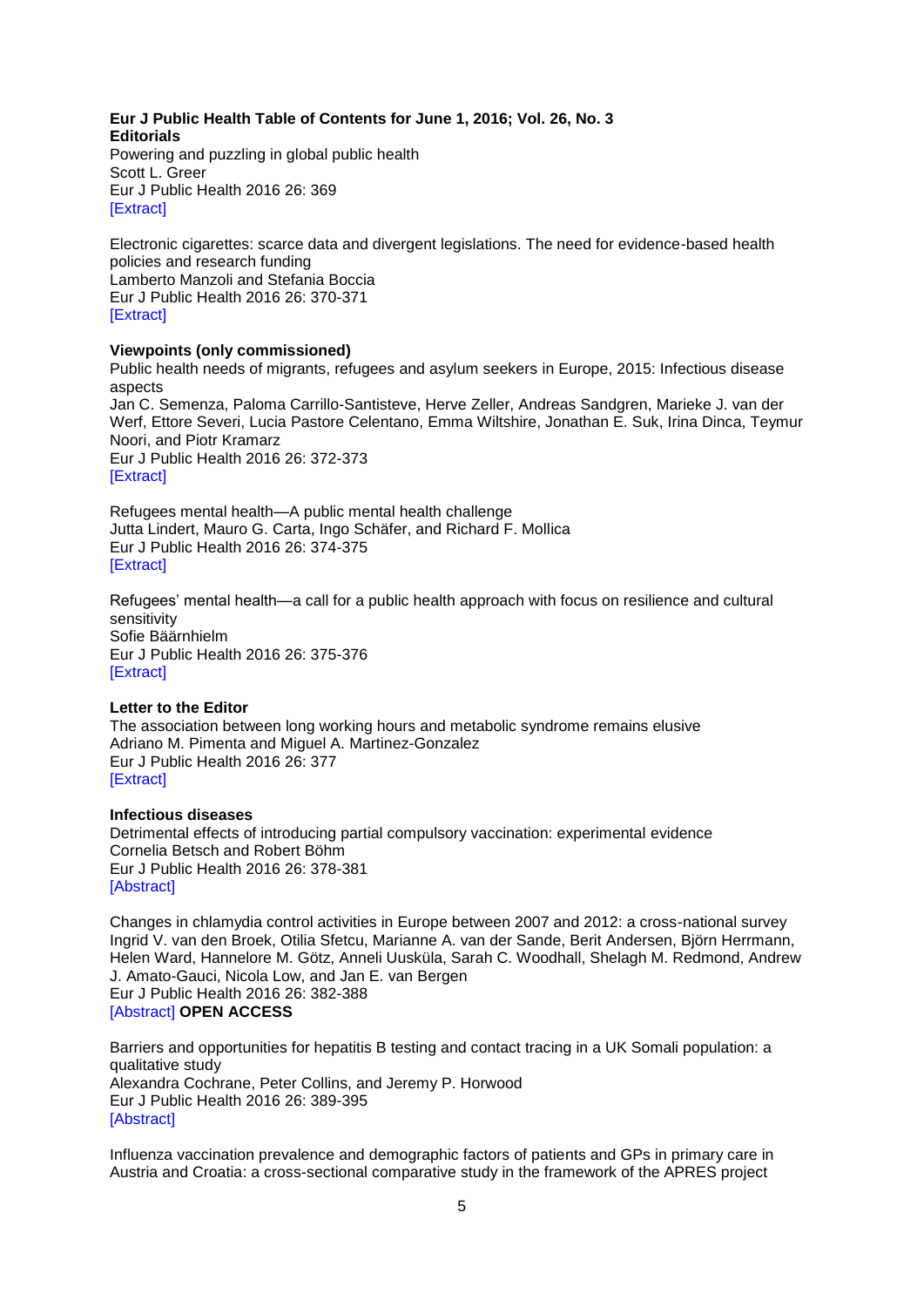Kathryn Hoffmann, John Paget, Silvia Wojczewski, Milica Katic, Manfred Maier, and Dragan Soldo Eur J Public Health 2016 26: 395-401 [\[Abstract\]](http://eurpub.oxfordjournals.org/content/26/3/395.abstract?etoc)

Early respiratory infections: the role of passive smoking in gene-environment interaction Sonia Brescianini, Corrado Fagnani, Elisabetta Aquilini, Isabella Annesi-Maesano, and Maria A. Stazi Eur J Public Health 2016 26: 401-403 [\[Abstract\]](http://eurpub.oxfordjournals.org/content/26/3/401.abstract?etoc)

Surveillance of imported hospital requiring malaria in Portugal: can it be improved? Ana Glória Fonseca, Sara Simões Dias, João Luís Baptista, and Jorge Torgal Eur J Public Health 2016 26: 403-406 [\[Abstract\]](http://eurpub.oxfordjournals.org/content/26/3/403.abstract?etoc)

### **Methodologocial studies**

Modelling the cost-effectiveness of impact-absorbing flooring in Swedish residential care facilities Linda Ryen and Mikael Svensson Eur J Public Health 2016 26: 407-411 **[\[Abstract\]](http://eurpub.oxfordjournals.org/content/26/3/407.abstract?etoc)** 

Implications of health as 'the ability to adapt and self-manage' for public health policy: a qualitative study

Marielle Jambroes, Trudi Nederland, Marian Kaljouw, Katja van Vliet, Marie-Louise Essink-Bot, and Dirk Ruwaard

Eur J Public Health 2016 26: 412-416 [\[Abstract\]](http://eurpub.oxfordjournals.org/content/26/3/412.abstract?etoc)

Neighbourhood effects in health behaviours: a test of social causation with repeat-measurement longitudinal data Jaakko Airaksinen, Christian Hakulinen, Laura Pulkki-Råback, Terho Lehtimäki, Olli T. Raitakari, Liisa Keltikangas-Järvinen, and Markus Jokela Eur J Public Health 2016 26: 417-421 [\[Abstract\]](http://eurpub.oxfordjournals.org/content/26/3/417.abstract?etoc)

Linking databases on perinatal health: a review of the literature and current practices in Europe M. Delnord, K. Szamotulska, A.D. Hindori-Mohangoo, B. Blondel, A.J. Macfarlane, N. Dattani, C. Barona, S. Berrut, I. Zile, R. Wood, L. Sakkeus, M. Gissler, J. Zeitlin, and and the Euro-Peristat Scientific Committee Eur J Public Health 2016 26: 422-430 [\[Abstract\]](http://eurpub.oxfordjournals.org/content/26/3/422.abstract?etoc) **OPEN ACCESS**

Effects of small incentives on survey response fractions: randomised comparisons in national alcohol surveys conducted in New Zealand Kypros Kypri, Brett Maclennan, and Jennie L. Connor Eur J Public Health 2016 26: 430-432 [\[Abstract\]](http://eurpub.oxfordjournals.org/content/26/3/430.abstract?etoc)

### **Socioeconomic determinants**

Arab–Jewish gap in life expectancy in Israel Ameed M. Saabneh Eur J Public Health 2016 26: 433-438 [\[Abstract\]](http://eurpub.oxfordjournals.org/content/26/3/433.abstract?etoc)

Life-course social position, obesity and diabetes risk in the EPIC-Spain Cohort Lluís Cirera, José María Huerta, María Dolores Chirlaque, Esther Molina-Montes, Jone Miren Altzibar, Eva Ardanaz, Diana Gavrila, Sandra Colorado-Yohar, Aurelio Barricarte, Larraitz Arriola, José R. Quirós, Emilio Sánchez-Cantalejo, María José Sánchez, Antonio Agudo, and Carmen Navarro Eur J Public Health 2016 26: 439-445 [\[Abstract\]](http://eurpub.oxfordjournals.org/content/26/3/439.abstract?etoc)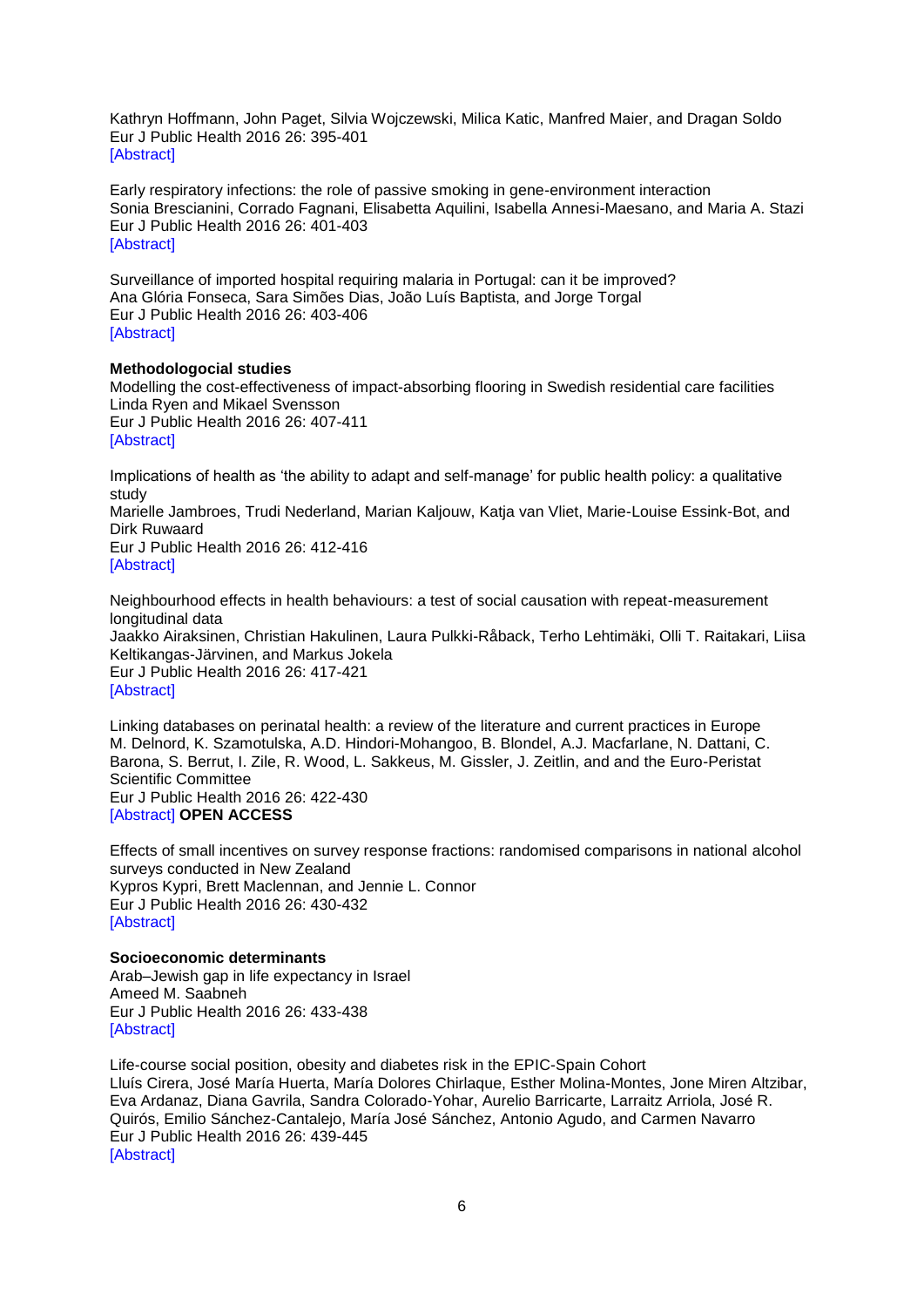Individual socioeconomic status and breast cancer diagnostic stages: a French case–control study Mattea Orsini, Brigitte Trétarre, Jean-Pierre Daurès, and Faiza Bessaoud Eur J Public Health 2016 26: 445-450 [\[Abstract\]](http://eurpub.oxfordjournals.org/content/26/3/445.abstract?etoc)

Socioeconomic differentials in mortality by cause of death in the Republic of Ireland, 1984–2008 Richard Layte and Joanne Banks Eur J Public Health 2016 26: 451-458 [\[Abstract\]](http://eurpub.oxfordjournals.org/content/26/3/451.abstract?etoc)

## **Work and health**

Changes in psychosocial and physical working conditions and common mental disorders Anne Kouvonen, Minna Mänty, Tea Lallukka, Eero Lahelma, and Ossi Rahkonen Eur J Public Health 2016 26: 458-463 **[\[Abstract\]](http://eurpub.oxfordjournals.org/content/26/3/458.abstract?etoc)** 

Local area unemployment, individual health and workforce exit: ONS Longitudinal Study Emily T. Murray, Jenny Head, Nicola Shelton, Gareth Hagger-Johnson, Stephen Stansfeld, Paola Zaninotto, and Mai Stafford Eur J Public Health 2016 26: 463-469 [\[Abstract\]](http://eurpub.oxfordjournals.org/content/26/3/463.abstract?etoc) **OPEN ACCESS**

A systematic review of studies in the contributions of the work environment to ischaemic heart disease development Töres Theorell, Katarina Jood, Lisbeth Slunga Järvholm, Eva Vingård, Joep Perk, Per Olov Östergren, and Charlotte Hall Eur J Public Health 2016 26: 470-477 [\[Abstract\]](http://eurpub.oxfordjournals.org/content/26/3/470.abstract?etoc) **OPEN ACCESS**

Influenza in workplaces: transmission, workers' adherence to sick leave advice and European sick leave recommendations Christina Hansen Edwards, Gianpaolo Scalia Tomba, and Birgitte Freiesleben de Blasio Eur J Public Health 2016 26: 478-485 [\[Abstract\]](http://eurpub.oxfordjournals.org/content/26/3/478.abstract?etoc) **OPEN ACCESS**

Mid-career work patterns and physical and mental functioning at age 60–64: evidence from the 1946 British birth cohort Mikaela B. von Bonsdorff, Diana Kuh, Monika E. von Bonsdorff, and Rachel Cooper Eur J Public Health 2016 26: 486-491 [\[Abstract\]](http://eurpub.oxfordjournals.org/content/26/3/486.abstract?etoc)

## **Screening**

The impact of introducing combined first-trimester trisomy 21 screening in the French population Dominique Royère and on Behalf of the Working Group Trisomy 21 Screening Eur J Public Health 2016 26: 492-497 [\[Abstract\]](http://eurpub.oxfordjournals.org/content/26/3/492.abstract?etoc)

Clinical effectiveness of cancer screening biomarker tests offered as self-pay health service: a systematic review Agnes Luzak, Petra Schnell-Inderst, Stefanie Bühn, Anja Mayer-Zitarosa, and Uwe Siebert Eur J Public Health 2016 26: 498-505 [\[Abstract\]](http://eurpub.oxfordjournals.org/content/26/3/498.abstract?etoc)

Organisation of newborn hearing screening programmes in the European Union: widely implemented, differently performed Bénédicte Vos, Christelle Senterre, Raphaël Lagasse, Gabriella Tognola, and Alain Levêque Eur J Public Health 2016 26: 505-510 [\[Abstract\]](http://eurpub.oxfordjournals.org/content/26/3/505.abstract?etoc)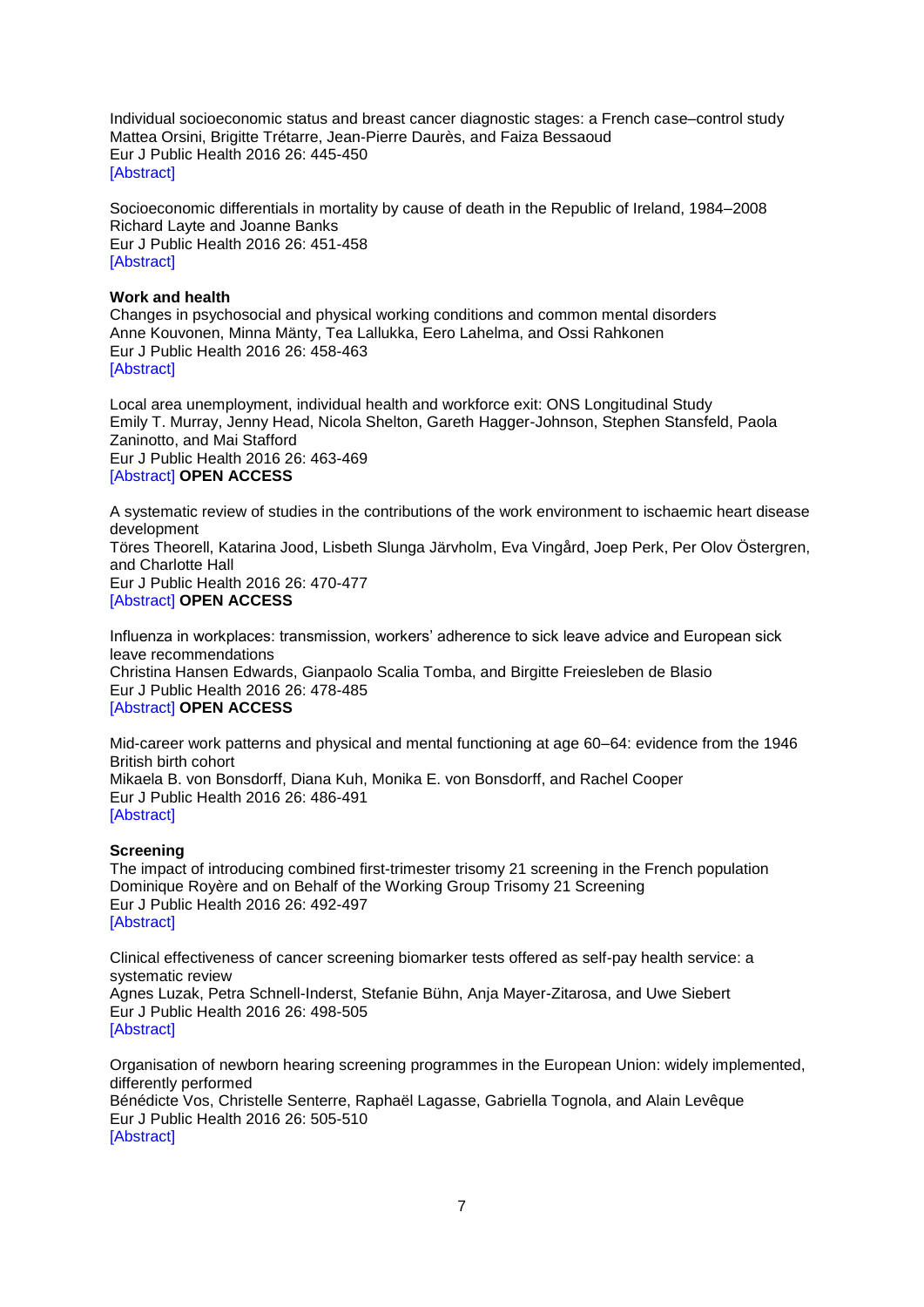Psychological distress screener for risk of future mental sickness absence in non-sicklisted employees Marieke F.A. van Hoffen, Jos W.R. Twisk, Martijn W. Heymans, Johan de Bruin, Catelijne I. Joling, and Corné A.M. Roelen Eur J Public Health 2016 26: 510-512 **[\[Abstract\]](http://eurpub.oxfordjournals.org/content/26/3/510.abstract?etoc)** 

### **Miscellaneous**

Violent injuries and regional correlates among women in China: results from 21 cities study in China Tingzhong Yang, Xiaozhao Y. Yang, Randall R. Cottrell, Dan Wu, Shuhan Jiang, and James G. Anderson Eur J Public Health 2016 26: 513-517 [\[Abstract\]](http://eurpub.oxfordjournals.org/content/26/3/513.abstract?etoc)

Austerity and Abortion in the European Union Joana Madureira Lima, Aaron Reeves, Francesco Billari, Martin McKee, and David Stuckler Eur J Public Health 2016 26: 518-519 [\[Abstract\]](http://eurpub.oxfordjournals.org/content/26/3/518.abstract?etoc) **OPEN ACCESS**

*Inevitable?* Doping attitudes among Berliners in 2011: the role of socialist state socialisation and athlete experience Gert G. Wagner and Nicolas R. Ziebarth Eur J Public Health 2016 26: 520-522 [\[Abstract\]](http://eurpub.oxfordjournals.org/content/26/3/520.abstract?etoc)

What is generated and what is used: a description of public health research output and citation Luke Wolfenden, Andrew J. Milat, Christophe Lecathelinais, Rob W. Sanson-Fisher, Mariko L. Carey, Jamie Bryant, Amy Waller, John Wiggers, Tara Clinton-McHarg, and Sze Lin Yoong Eur J Public Health 2016 26: 523-525 **[\[Abstract\]](http://eurpub.oxfordjournals.org/content/26/3/523.abstract?etoc)** 

### **European Public Health News**

European Public Health News / EUPHA president's column / EUPHA office column / Message from the WHO Regional Director for Europe / Message from Vytenis Andriukaitis, EU Commissioner for Health and Food Safety / 9th European Public Health Conference—'All for Health—Health for All' Dineke Zeegers Paget, Martin McKee, Dineke Zeegers Paget, Zsuzsanna Jakab, Vytenis Andriukaitis, and Floris Barnhoorn

Eur J Public Health 2016 26: 526-529 [\[Extract\]](http://eurpub.oxfordjournals.org/content/26/3/526.extract?etoc)

# <span id="page-7-0"></span>**5. Call for proposals, job opportunities**



## <span id="page-7-1"></span>**Global Health Mentorship program**

Global Health Mentorships (Global Health Me or GHMe) is a global, group based mentorship program connecting Students and Young Professionals (SYPs) with experienced professionals from different fields within Global Health. The mentorship program is a collaboration of two young global public health organizations[:Global](http://www.ghnetwork.org/)  [Health Next Generation Network](http://www.ghnetwork.org/) (GHNGN) and [Swedish Network for International](http://www.snih.org/) 

[Health](http://www.snih.org/) (SNIH). GHMe aims to provide a platform to both SYPs and mentors to discuss and learn about new innovative approaches to global health problems through regular module-guided online meetings in small mentor groups.

After a successful pilot program in 2015 with more than 90 participants, GHMe will soon kick off again. This year's mentor program will run from August to December 2016. Applications for both mentors and SYPs are open on April 28 until June 15, 2016.

More information about the program can be found [here.](http://globalhealthmentor.wix.com/ghme)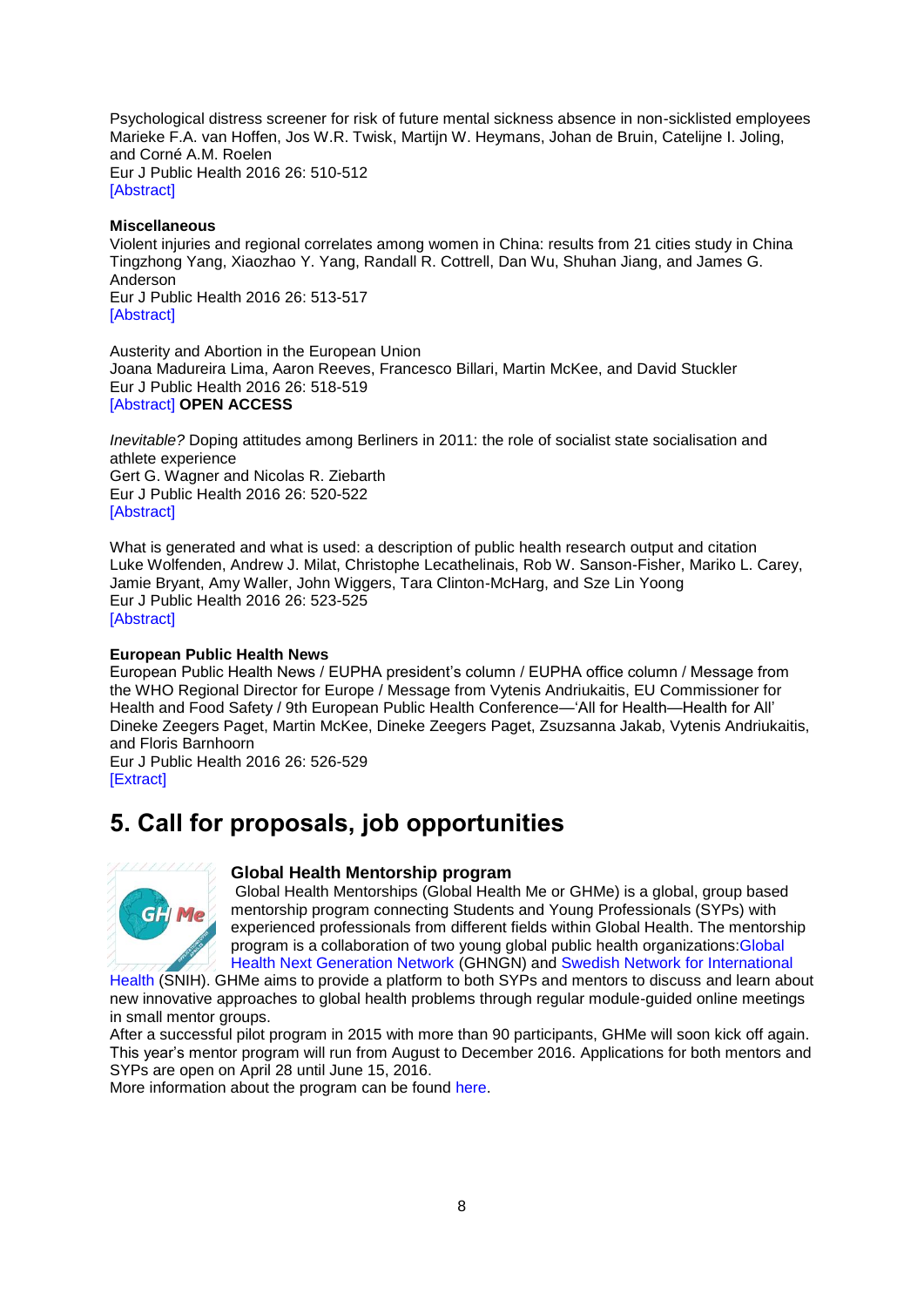# <span id="page-8-0"></span>**6. Interesting news**

## <span id="page-8-1"></span>**Leading sexual health specialist calls for HIV prevention PrEP to be 'available now'**

Following the decision by NHS England to not make pre-exposure prophylaxis (PrEP) available to HIV-negative persons in England at risk of acquiring HIV, an expert outlines how: "PrEP is undoubtedly an essential addition to our approach to combination HIV prevention and needs to be available now."

[https://www.sciencedaily.com/releases/20...](http://euphapedia.eupha.org/newsletter/https:/www.sciencedaily.com/releases/2016/05/160517191806.htm?utm_source=feedburner&utm_medium=email&utm_campaign=Feed%3A+sciencedaily%2Fscience_society%2Fpublic_health+%28Public+Health+News+--+Scien)

## <span id="page-8-2"></span>**Spain gets first case of Zika-related brain defect in a fetus**

Spain has recorded its first case of a fetus developing the microcephaly birth defect after a pregnant woman became infected with the Zika virus, health authorities said late on Thursday. Spain has recorded 13 expectant mothers who have contracted the virus after traveling overseas, though no others are known to have developed defects. The mosquito-borne Zika virus has been linked to hundreds of cases of microcephaly in countries such as Brazil, which has declared a public health emergency over the disease. The birth defect is marked by babies born with brain abnormalities and undersized heads.

<http://www.foxnews.com/health/2016/05/06/spain-gets-first-case-zika-related-brain-defect-in-fetus.html>

## <span id="page-8-3"></span>**WHO: 4 in 5 city dwellers live in overpolluted urban areas**

If you live in a city, odds are you're dealing with unhealthy levels of pollution, according to a new study from the World Health Organization.

New research released Thursday found that air quality levels exceed WHO limits for 80% of those living in urban areas that track air pollution, putting people more at risk for respiratory diseases, stroke, heart disease and lung cancer.

[http://edition.cnn.com/2016/05/12/health...](http://edition.cnn.com/2016/05/12/health/air-pollution-who-study/)

## <span id="page-8-4"></span>**First mile headlines, last mile challenges**

This is a pivotal year for global health. After the United Nations (UN) wrapped its ambitious 15-year effort to realize its Millennium Development Goals (MDGs), those focused on global health are rightly encouraged by its headline wins: both child and maternal mortality rates approximately halved, the number of new HIV infections down about 40 percent since the turn of the century, the goal of halving the proportion of global citizens living without access to clean water realized five years ahead of schedule. Meanwhile, the environmental community should likewise be lauded for the historic agreement coming out of the 21st Conference of Parties (COP21), convened in Paris last year. [http://www.huffingtonpost.com/terry-babc...](http://www.huffingtonpost.com/terry-babcocklumish/first-mile-headlines-last_b_9997496.html?utm_hp_ref=world&ir=WorldPost?view=print&comm_ref=false)

# <span id="page-8-5"></span>**Failure to publish trial results exposes patients to risks without providing benefits**

Although the publication of results of clinical trials carried out in the USA within 12 months of their completion has been mandatory since 2007, an astoundingly high number of Phase III radiotherapy trials did not do so, according to new research. An analysis of 802 trials with a primary completion date of before Jan. 1, 2013, showed that 655, or 81.7 percent, did not publish even a summary result. <https://www.sciencedaily.com/releases/2016/04/160430100558.htm>

## <span id="page-8-6"></span>**Asthma-related Twitter posts can predict rise in hospital visits**

New research suggests that to predict -- and possibly prevent -- severe asthma attacks in a community, physicians can look for clues in social media. <https://www.sciencedaily.com/releases/2016/04/160430100237.htm>

## <span id="page-8-7"></span>**Living in a high-deprivation neighborhood has long term health effects, according to unique refugee relocation study**

Living in a high-deprivation neighbourhood may lead to an increased risk of type 2 diabetes, according to a unique study looking at the health of refugee immigrants in Sweden, published in *The Lancet Diabetes and Endocrinology*.

<https://www.sciencedaily.com/releases/2016/04/160427221153.htm>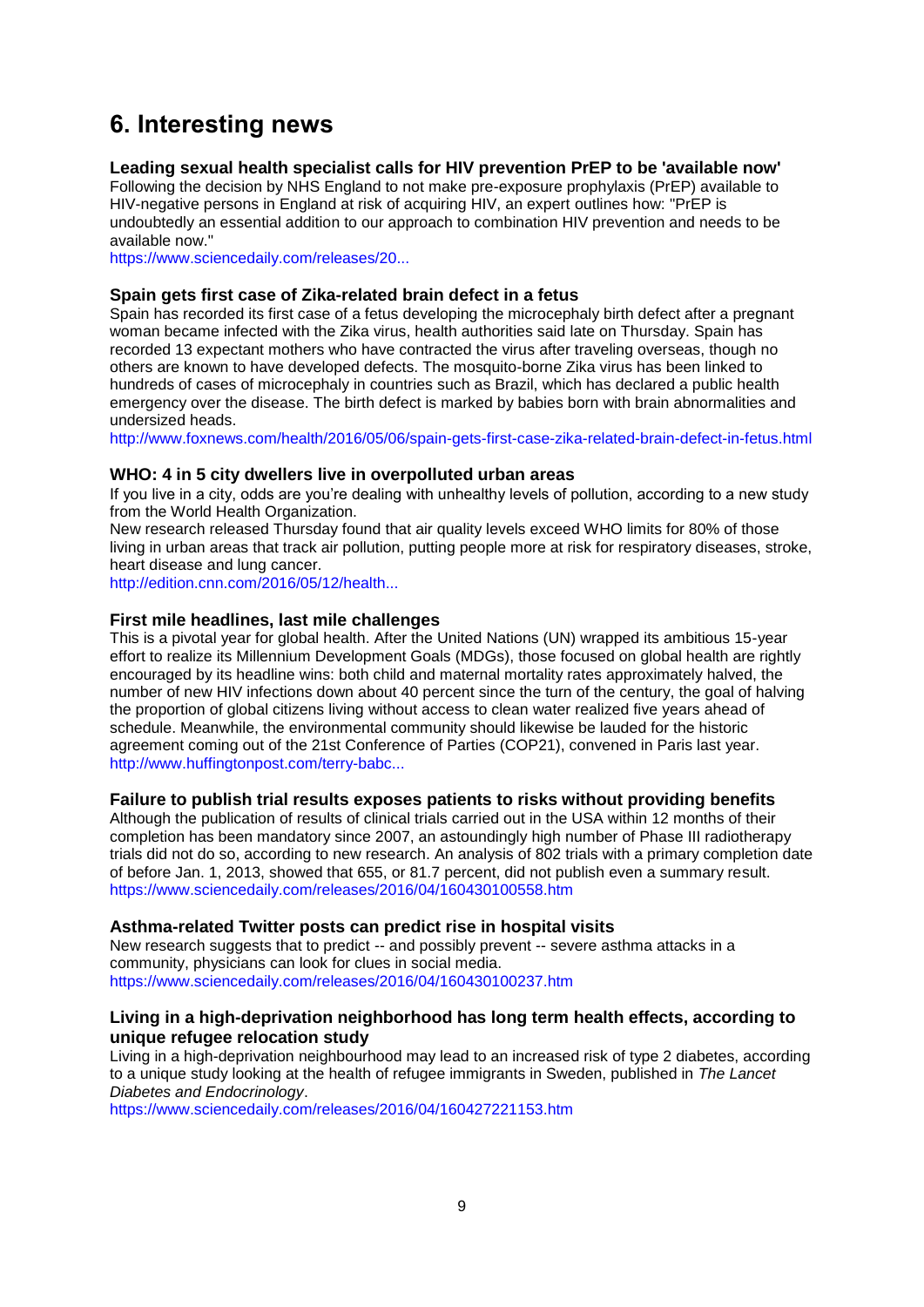## <span id="page-9-0"></span>**Are low wages an occupational health hazard?**

Low wages should be recognized as an occupational health threat, according to a new editorial. The authors believe that low wages should be considered among the psychosocial factors -- such as long work hours and high job strain -- identified as occupational risks to health. <https://www.sciencedaily.com/releases/2016/05/160503153029.htm>

## <span id="page-9-1"></span>**Investing in adolescent health, wellbeing could transform global health for generations to come, says major report**

New global figures reveal most common causes of death and ill health for 10-24 year olds. Evidence shows that behaviors that start in adolescence can determine health and wellbeing for a lifetime. Adolescents today also face new challenges, including rising levels of obesity and mental health disorders, high unemployment, and the risk of radicalization. <https://www.sciencedaily.com/releases/2016/05/160509190404.htm>

## <span id="page-9-2"></span>**Unsafe sex is fastest-growing risk for ill health in teens**

A new groundbreaking report finds that years of neglect have had detrimental effects on adolescent health. Two-thirds of young people are growing up in countries where preventable and treatable health problems like HIV/AIDS, early pregnancy, and unsafe sex are an ongoing threat to their wellbeing. Adolescents also face new challenges: rising levels of obesity and mental health disorders. <http://www.sciencenewsline.com/news/2016051115230012.html>

## <span id="page-9-3"></span>**Eliminating HIV is possible**

Researchers report that global elimination of HIV is possible, if countries use the strategy planned by the World Health Organization and the Joint United Nations Programme on HIV/AIDS. This 'treatment as prevention' approach has brought the HIV epidemic in Denmark to the brink of elimination, the authors said after analyzing two decades of data. However, this approach will only work in other countries if almost all patients adhere to their treatment regimens.

<https://www.sciencedaily.com/releases/2016/05/160510093912.htm>

## <span id="page-9-4"></span>**Superbug infections tracked across Europe**

For the first time, scientists have shown that MRSA (methicillin-resistant Staphylococcus aureus) and other antibiotic-resistant 'superbug' infections can be tracked across Europe by combining wholegenome sequencing with a web-based system. In a new article, researchers have worked with a European network representing doctors in 450 hospitals in 25 countries to successfully interpret and visualize the spread of drug-resistant MRSA.

<https://www.sciencedaily.com/releases/2016/05/160505135015.htm>

## <span id="page-9-5"></span>**Summer School of the Observatory**

The subject of this year's [Observatory Summer School](http://theobservatorysummerschool.org/) is ' primary care: innovating for integrated, more effective care'. With a view to the important connections between public health and primary care, we would be more than happy to welcome participants from the public health community in Europe. More information is available at [summerschool2016@obs.euro.who.int](mailto:summerschool2016@obs.euro.who.int)

# <span id="page-9-6"></span>**7. Upcoming courses and conferences**

| GOING <b>SINTERNATIONAL</b><br>»medicine & health«<br>Education, Training & Career |                            |         | Going International is the first source for finding courses, seminars,<br>congresses and other events in the fields of medicine & health. Going<br>International is Europe's biggest service provider and information<br>platform and serves as an interface between organisers and participants<br>of events. Going International is an official partner of EUPHA. |
|------------------------------------------------------------------------------------|----------------------------|---------|---------------------------------------------------------------------------------------------------------------------------------------------------------------------------------------------------------------------------------------------------------------------------------------------------------------------------------------------------------------------|
|                                                                                    | Title:<br>Date / location: |         | <b>Building the Future of Health</b><br>1 Jun 2016 - 4 Jun 2016 / Groningen, The Netherlands                                                                                                                                                                                                                                                                        |
|                                                                                    | Organiser:                 | (HANNN) | Building the Future of Health and Healthy Ageing Network Northern Netherlands                                                                                                                                                                                                                                                                                       |

Title: **[World Congress of Cardiology and Cardiovascular Health 2016](http://www.world-heart-federation.org/)**  Date / location: 4 Jun 2016 - 7 Jun 2016 / Mexico City, Mexico Organiser: World Heart Federation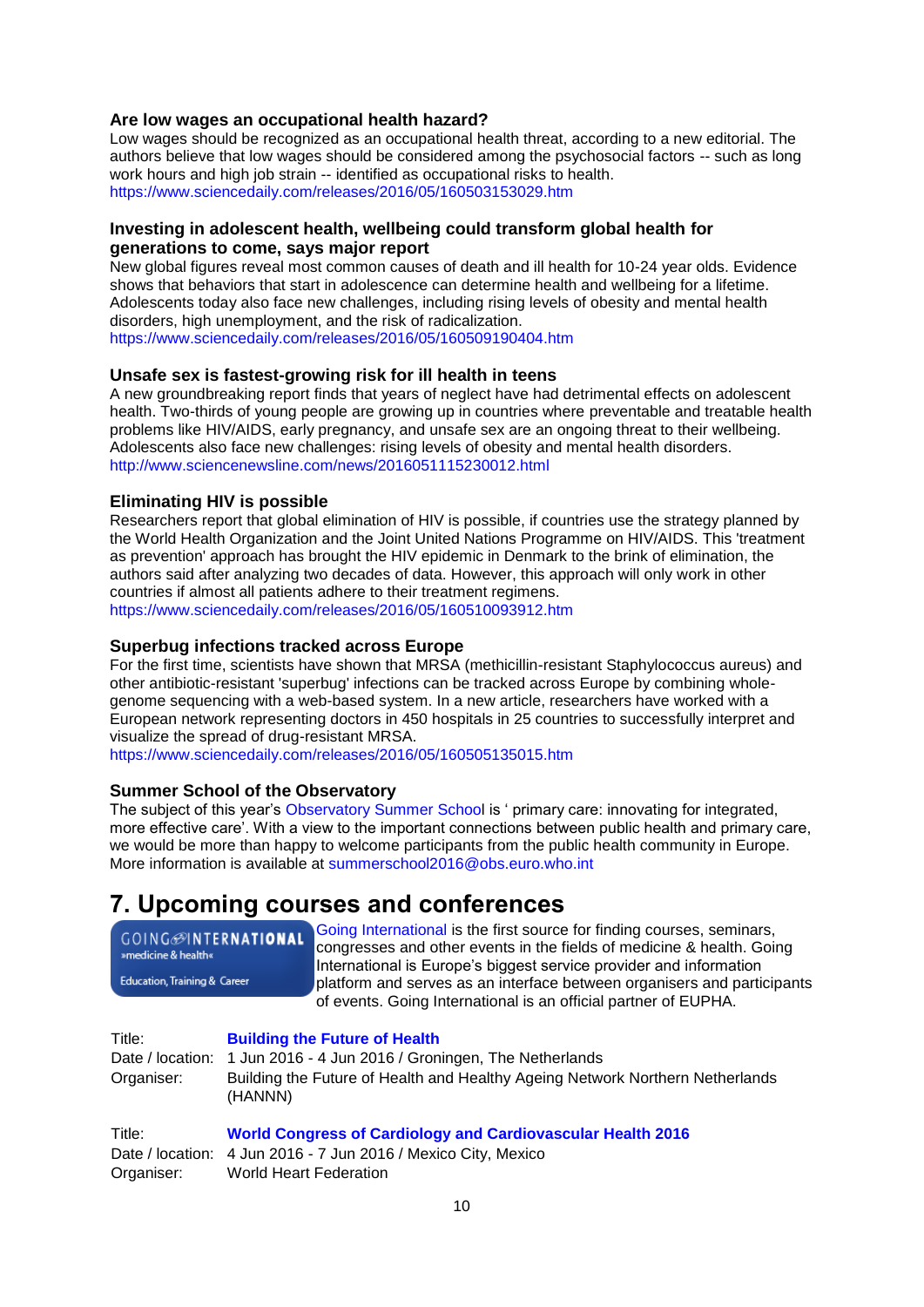| Title:<br>Date / location:<br>Organiser: | The VII CONFERENCE ON CHILDHOOD STUDIES: Childhood in Everyday Life<br>6 Jun 2016 - 8 Jun 2016 / Turku, Finland<br>Finnish Society for Childhood Studies and the Child and Youth Research Institute<br><b>CYRI</b> |
|------------------------------------------|--------------------------------------------------------------------------------------------------------------------------------------------------------------------------------------------------------------------|
| Title:<br>Organiser:                     | Sustainable societies: Health and social investment in the EU<br>Date / location: 7 Jun 2016 / Brussels, Belgium<br>EuroHealthNet                                                                                  |
| Title:<br>Organiser:                     | <b>Determinants of Unusual and Differential Health Expectancy</b><br>Date / location: 8 Jun 2016 - 10 Jun 2016 / Vienna, Austria<br>28th REVES Meeting                                                             |
| Title:<br>Organiser:                     | <b>EUCONCIP Final Conference</b><br>Date / location: 8 Jun 2016 - 9 Jun 2016 / Brussels, Belgium<br><b>EUCONCIP</b>                                                                                                |
| Title:<br>Date / location:<br>Organiser: | <b>Urban Development for Healthier Cities</b><br>13 Jun 2016 - 14 Jun 2016 / Barcelona, Spain<br><b>EIPA</b>                                                                                                       |
| Title:                                   | <b>EHMA 2016 Annual Conference "New Models of Care. Reinventing Healthcare:</b><br>Why, What, How"                                                                                                                 |
| Organiser:                               | Date / location: 14 Jun 2016 - 16 Jun 2016 / Porto, Portugal<br><b>EHMA</b>                                                                                                                                        |
| Title:                                   | Summer School on Science in Society related issues in Pandemics - Second<br>edition                                                                                                                                |
| Organiser:                               | Date / location: 15 Jun 2016 - 17 Jun 2016 / Rome, Italy<br><b>ASSET</b>                                                                                                                                           |
| Title:                                   | ARNA Final Conference 2016: Towards a more prudent use of antibiotics in<br>the European Union                                                                                                                     |
| Organiser:                               | Date / location: 17 Jun 2016 / Utrecht, The Netherlands<br>NIVEL, University of Antwerp                                                                                                                            |
| Title:                                   | 15th Annual International Conference on Health Economics, Management and<br><b>Policy</b>                                                                                                                          |
| Organiser:                               | Date / location: 20 Jun 2016 - 23 Jun 2016 / Athens, Greece<br>The Athens Institute for Education and Research (ATINER)                                                                                            |
| Title:                                   | 8th Nordic Health Promotion Research Conference<br>Date / location: 20 Jun 2016 - 22 Jun 2016 / Jyvaskyla, Finland                                                                                                 |
| Title:<br>Organiser:                     | The Summer Course on Global Health and Health Diplomacy<br>Date / location: 20 Jun 2016 - 24 Jun 2016 / Lisbon, Portugal<br>Lisbon Institute of Global Mental Health                                               |
| Title:<br>Organiser:                     | <b>Gulbenkian Summer School: Global Health and Health Diplomacy</b><br>Date / location: 20 Jun 2016 - 24 Jun 2016 / Lisbon, Portugal<br><b>Calouste Gulbenkian Foundation</b>                                      |
| Title:                                   | http://eupha-migranthealthconference.com/euphas-6th-european-conference/<br>Date / location: 23 Jun 2016 - 25 Jun 2016 / Oslo, Norway                                                                              |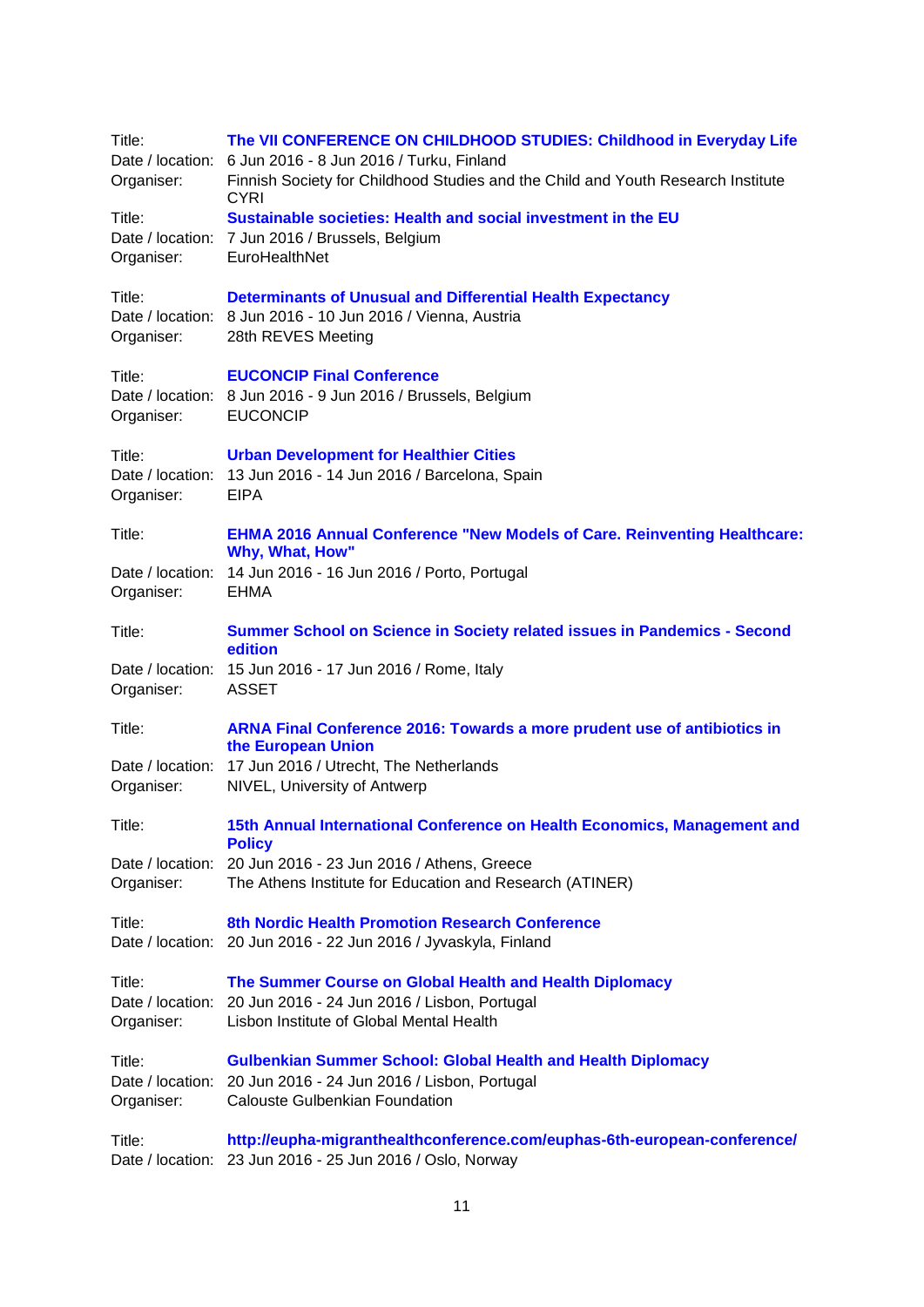| Organiser:                               | EUPHA section on migrant and ethnic minority health and Norwegian Center for<br>Minority Health Research                                                                                  |  |  |  |
|------------------------------------------|-------------------------------------------------------------------------------------------------------------------------------------------------------------------------------------------|--|--|--|
| Title:<br>Organiser:                     | <b>Healthy lives: technologies, policies and experiences</b><br>Date / location: 27 Jun 2016 - 29 Jun 2016 / Geneva, Switzerland<br>The European Society for Health and Medical Sociology |  |  |  |
| Title:<br>Organiser:                     | <b>Summerschool on Health Law and Ethics 2016</b><br>Date / location: 30 Jun 2016 - 8 Jul 2016 / Rotterdam, The Netherlands<br><b>Erasmus University Rotterdam</b>                        |  |  |  |
| Title:<br>Date / location:<br>Organiser: | 5th Annual International Festival of Public Health<br>1 Jul 2016 / Manchester, United Kingdom<br>Manchester Urban Collaboration on Health                                                 |  |  |  |
| Title:<br>Organiser:                     | <b>Economics of Health Inequality</b><br>Date / location: 4 Jul 2016 - 8 Jul 2016 / Rotterdam, The Netherlands<br>Rotterdam Summers School Platform                                       |  |  |  |
| Title:                                   | 2016 Summer Course on Assessing Public Health in Emergency Situations<br>(APHES)                                                                                                          |  |  |  |
| Organiser:                               | Date / location: 4 Jul 2016 - 15 Jul 2016 / Brussels, Belgium<br>Centre for Research on the Epidemiology of Disasters (CRED)                                                              |  |  |  |
| Title:                                   | <b>EURADIA summer research meeting: Sustainable Innovation in Diabetes</b><br><b>Research: How Europe can Rise to the Challenge</b>                                                       |  |  |  |
| Date / location:<br>Organiser:           | 13 Jul 2016 / Brussels, Belgium<br>EURADIA: Alliance for European Diabetes Research                                                                                                       |  |  |  |
| Title:                                   | The 25th ETC-PHHP residential Summercourse: "Health and Place,<br><b>Connecting People, Environment and Health</b>                                                                        |  |  |  |
| Organiser:                               | Date / location: 31 Jul 2016 - 13 Aug 2016 / Wageningen, Netherlands<br>Health and Society group, Wageningen University                                                                   |  |  |  |
| Title:                                   | 35th European Course in Tropical Epidemiology                                                                                                                                             |  |  |  |
| Organiser:                               | Date / location: 16 Aug 2016 - 2 Sep 2016 / Lisbon, Portugal<br>Institute of Hygiene and Tropical Medicine                                                                                |  |  |  |
| Title:                                   | 28th annual conference. Old and new risks: challenges for environmental                                                                                                                   |  |  |  |
| Date / location:<br>Organiser:           | epidemiology<br>1 Sep 2016 - 4 Sep 2016 / Rome, Italy<br><b>ISEE</b>                                                                                                                      |  |  |  |
| Title:<br>Organiser:                     | <b>Cross-cutting Informal Care and Professional Primary Care</b><br>Date / location: 5 Sep 2016 - 6 Sep 2016 / Riga, Latvia<br>European Forum for Primary Care                            |  |  |  |
| Title:<br>Organiser:                     | The International Congress of Dietitians (ICD)<br>Date / location: 7 Sep 2016 - 10 Sep 2016 / Granada, Spain<br>EFAD - European Federation of the Associations of Dietitians              |  |  |  |
| Title:<br>Date / location:               | the 8th International Conference on Children's Health and the Environment<br>14 Sep 2016 - 16 Sep 2016 / Barcelona, Spain                                                                 |  |  |  |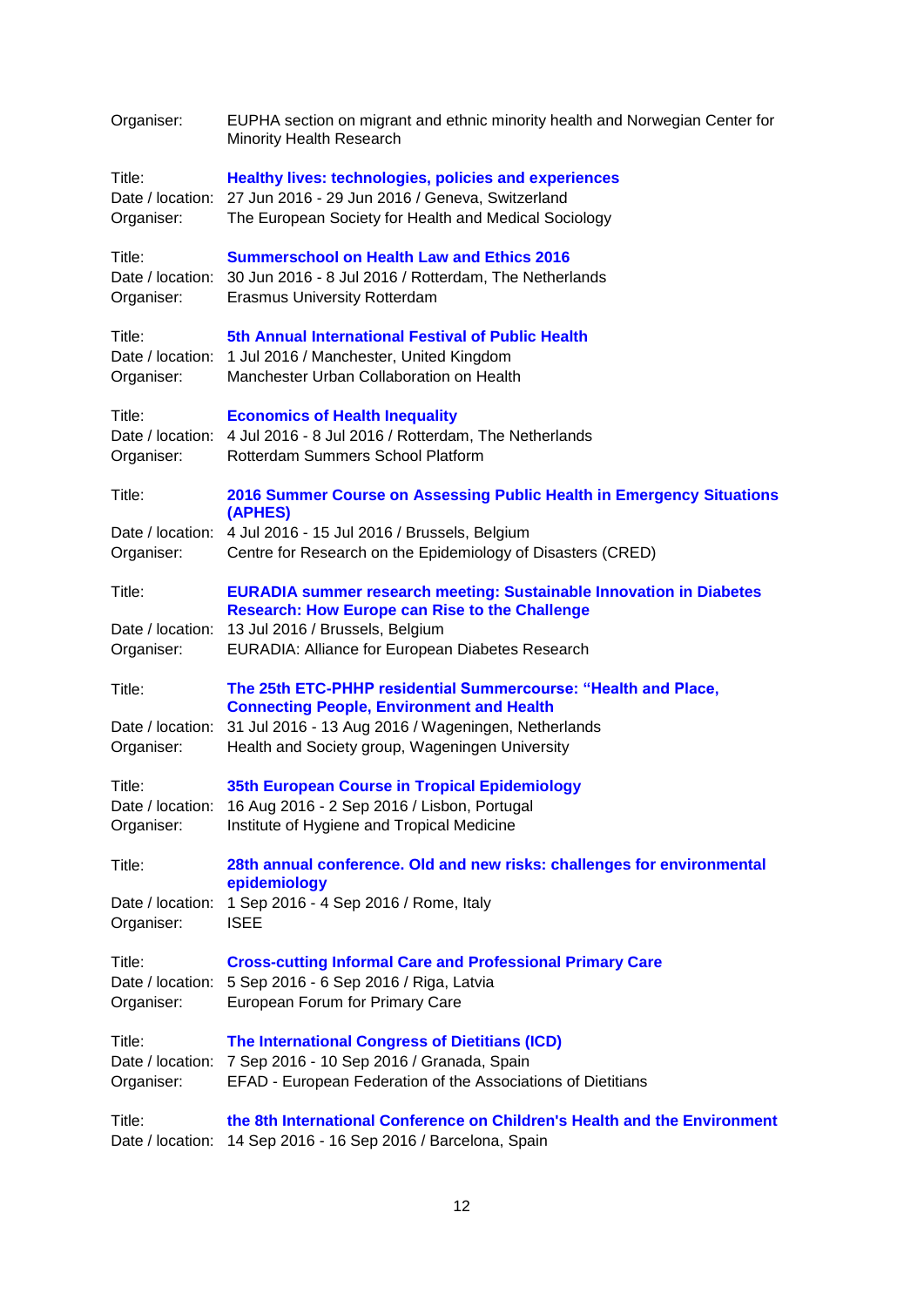| Title:                                   | 12th World Conference on Injury prevention and safety promotion (from<br>research to implementation)                                                                                            |
|------------------------------------------|-------------------------------------------------------------------------------------------------------------------------------------------------------------------------------------------------|
| Date / location:                         | 18 Sep 2016 - 21 Sep 2016 / Tampere, Finland                                                                                                                                                    |
| Organiser:                               | National Institute for Health and Welfare                                                                                                                                                       |
| Title:                                   | Summer School: Spatial Epidemiology, Climate and Health - concepts and<br>modelling                                                                                                             |
| Date / location:<br>Organiser:           | 26 Sep 2016 - 30 Sep 2016 / Bielefeld, Germany<br>University of Bielefeld                                                                                                                       |
| Title:<br>Date / location:<br>Organiser: | 4th International Conference on Responsible Use of Antibiotics in Animals<br>26 Sep 2016 - 28 Sep 2016 / The Hague, The Netherlands<br>Integration of animal human and environmental health     |
| Title:<br>Date / location:<br>Organiser: | <b>Modeling Approaches for HTA: A Practical hands-on workshop</b><br>28 Sep 2016 - 30 Sep 2016 / Tyrol, Austria<br>UMIT - University for Health Sciences, Medical Informatics and Technology    |
| Title:<br>Organiser:                     | The Third International Conference on Law Enforcement and Public Health<br>Date / location: 2 Oct 2016 - 5 Oct 2016 / Amsterdam, The Netherlands<br>Centre of Law Enforcement and Public Health |
| Title<br>Organiser                       | International conference on advances in medical and health science<br>Date / location: Chaing Rai Province, Thailand<br>Mae Fah Luang University (host), World Health Organisation (co-host)    |

# <span id="page-12-0"></span>**8. Interesting publications**

**Physical activity initiated by employer and its health effects; an eight week follow-up study** [http://bmcpublichealth.biomedcentral.com...](http://bmcpublichealth.biomedcentral.com/articles/10.1186/s12889-016-3035-8)

**Quantitative evaluation of an information leaflet to increase prompt help-seeking for gynaecological cancer symptoms**

[http://bmcpublichealth.biomedcentral.com...](http://bmcpublichealth.biomedcentral.com/articles/10.1186/s12889-016-3032-y)

### **Medicine and management in European public hospitals**

Special Issue, **BMC Health Services Research**, edited by Ian Kirkpatrick, Ellen Kuhlmann, Kathy Hartley, Mike Dent and Federico Lega; <https://bmchealthservres.biomedcentral.com/articles/10.1186/s12913-016-1388-4>

### **Accidents in recreational waters: towards an integrated strategy of drowning prevention** Rapporti ISTISAN 16/10 **Accidents in recreational waters: towards an integrated strategy of**

**drowning prevention.**Edited by Enzo Funari, Marco Giustini and Dario Giorgio Pezzini 2016, iii, 65 p. **(in Italian**) Abstract and full text are available from: <http://www.iss.it/publ/?lang=1andid=2964andtipo=5>

Rapporti ISTISAN 16/4 **Epidemiology and alcohol-related monitoring in Italy and in the Regions. Evaluation of the National Observatory on Alcohol-CNESPS on the impact of the alcohol consumption in support for the implementation of the activities of the National Alcohol and Health Plan. Report 2016.**Emanuele Scafato, Claudia Gandin, Lucilla Di Pasquale, Lucia Galluzzo, Sonia Martire, Silvia Ghirini for the CSDA working group (Centro Servizi Documentazione Alcol) 2016, vii, 50 p. (in Italian) I riassunti e il testo completo sono accessibili da: <http://www.iss.it/publ/?lang=1andid=2946andtipo=5>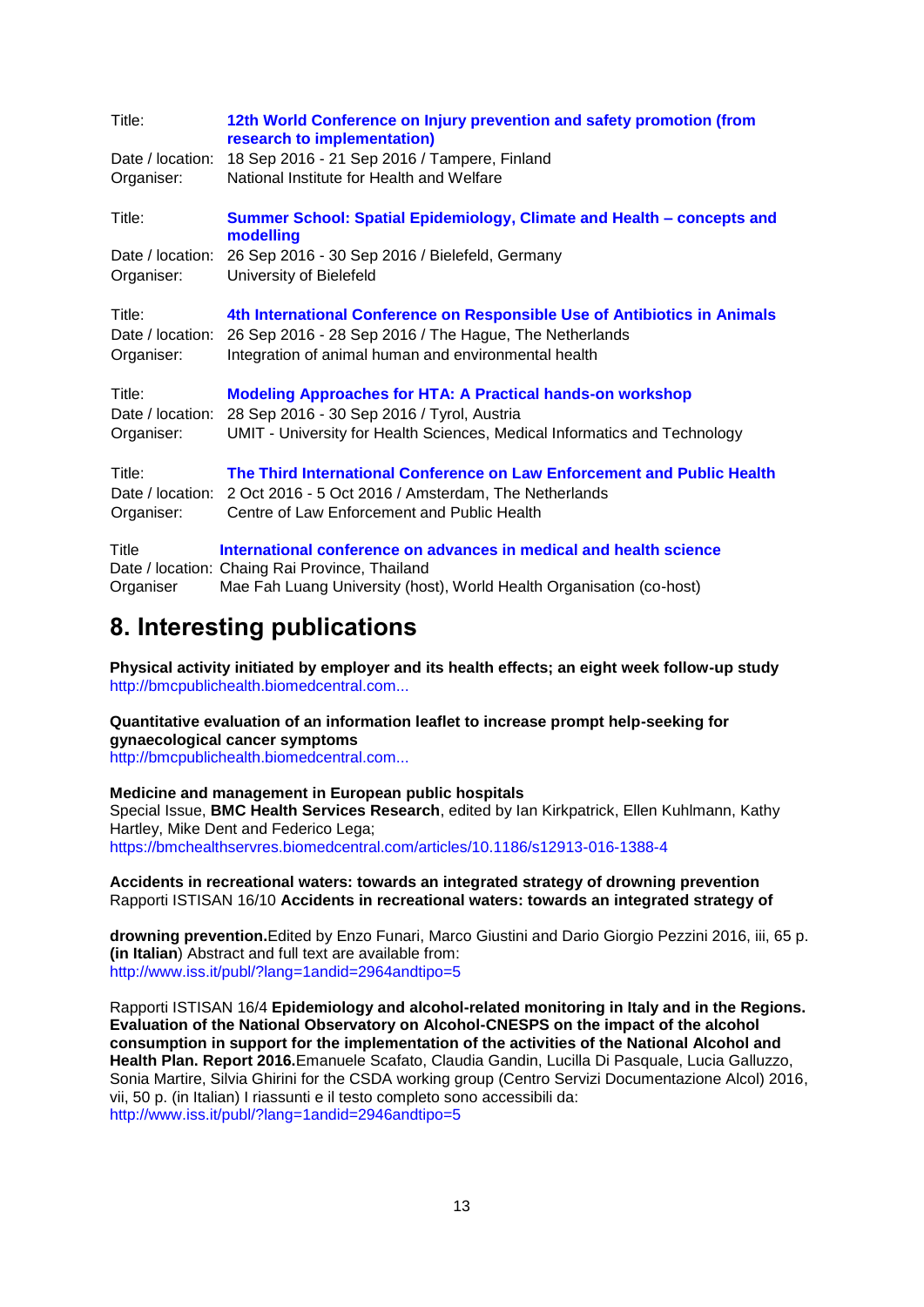### **Mortality in Italy in 2013**

Rapporti ISTISAN 16/6 **Mortality in Italy in 2013.**Giada Minelli, Moreno Demaria, Valerio Manno, Monica Vichi, Stefano Maria D'Ottavi, Giuseppe Loreto, Lucilla Di Pasquale, Roberta Crialesi, Luisa Frova, Stefano Marchetti, Fabio Galati, Susanna Conti 2016, 32 p. (in Italian) I riassunti e il testo completo sono accessibili da:<http://www.iss.it/publ/?lang=1andid=2954andtipo=5>

### **Where health workforce research meets health services management**

Kuhlmann E, Batenburg R, Dussault G. Health Services Management Research, 2016, 29(1-2), 21-24; <http://hsm.sagepub.com/content/early/2016/03/23/0951484816637747.abstract>

## **Invasive pneumococcal disease rates linked to meteorological factors and respiratory virus circulation (Catalonia, 2006-2012)**

[http://bmcpublichealth.biomedcentral.com...](http://bmcpublichealth.biomedcentral.com/articles/10.1186/s12889-016-3061-6)

**The role of schools in children and young people's self-harm and suicide: systematic review and meta-ethnography of qualitative research** [http://bmcpublichealth.biomedcentral.com...](http://bmcpublichealth.biomedcentral.com/articles/10.1186/s12889-016-3065-2)

**Projected heat-related mortality under climate change in the metropolitan area of Skopje** [http://bmcpublichealth.biomedcentral.com...](http://bmcpublichealth.biomedcentral.com/articles/10.1186/s12889-016-3077-y)

**Development of a novel walkability index for London, United Kingdom: cross-sectional application to the Whitehall II Study** [http://bmcpublichealth.biomedcentral.com...](http://bmcpublichealth.biomedcentral.com/articles/10.1186/s12889-016-3012-2)

**Parental smoking and cessation during pregnancy and the risk of childhood asthma** [http://bmcpublichealth.biomedcentral.com...](http://bmcpublichealth.biomedcentral.com/articles/10.1186/s12889-016-3029-6)

# <span id="page-13-0"></span>**9. European Commission news**

### **Antimicrobial Resistance**

[New medicine to help in the fight against antimicrobial resistance](http://www.ema.europa.eu/ema/index.jsp?curl=pages/news_and_events/news/2016/04/news_detail_002523.jsp&mid=WC0b01ac058004d5c1)

### **EU Health Award 2016 for NGOs**

[EU Health Award 2016 for NGOs Fighting Antimicrobial Resistance launched](http://ec.europa.eu/dgs/health_food-safety/dyna/enews/enews.cfm?al_id=1692)

### **Health strategy**

[Expert Group on Health Information \(11 May 2016\)](http://ec.europa.eu/health/strategy/events/ev_20160511_en.htm) Flash report and presentations [Expert Group on Health Information \(12 November 2015\)](http://ec.europa.eu/health/strategy/events/ev_20151112_en.htm) Summary report

#### **Health-EU newsletter**

["Health Programme: Evaluating the past and improving the future"](http://ec.europa.eu/health/newsletter/173/newsletter_en.htm) Editorial by John F. Ryan, Acting Director, European Commission Directorate-General Health and Food Safety

## **Health programme**

[Evaluation of the 2nd Health Programme 2008-2013](http://ec.europa.eu/dgs/health_food-safety/dyna/enews/enews.cfm?al_id=1689)

## **Health Indicators** [Indicator on Healthy Life Years at birth and at age 65 by sex \(ECHI 40a\)](http://ec.europa.eu/health/indicators/echi/list/index_en.htm#id2) Updated with 2014 data

**Health Workforce** 3-4 May – [Closing conference of the Health Workforce Joint Action](http://ec.europa.eu/dgs/health_food-safety/dyna/enews/enews.cfm?al_id=1688) eNews

#### **Health technology assessment** [6th meeting of the HTA Network \(Brussels, 20 May 2016\)](http://ec.europa.eu/health/technology_assessment/events/index_en.htm#anchor0_more) Agenda of the meeting

### **Major and chronic diseases**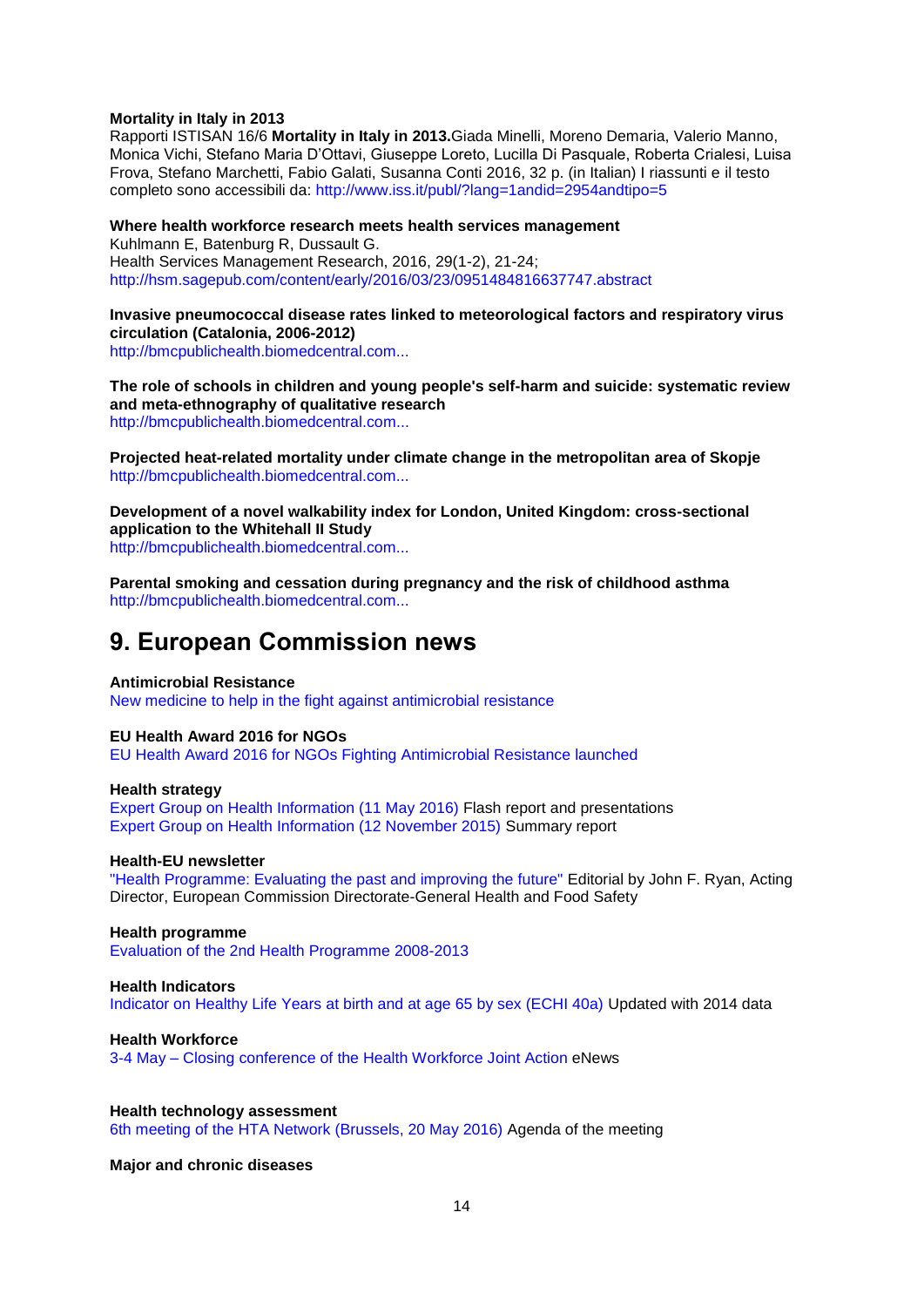### [Commission proposes better workers' protection against cancer-causing chemicals](http://europa.eu/rapid/press-release_IP-16-1656_en.htm)

### **Nutrition and physical activity ; Illicit drugs**

[400 EU civil servants running against social exclusion](https://www.facebook.com/UEauLuxembourg/videos/1029266407155255)

#### **Outbreak of Zika Virus Disease**

ECDC Rapid Risk Assessment - [Zika virus disease epidemic, sixth update](http://ecdc.europa.eu/en/publications/Publications/zika%20virus%20rapid%20risk%20assessment%2010-05-2016.pdf) [Potential risks to public health related to communicable diseases at the Olympics and Paralympics](http://ecdc.europa.eu/en/publications/_layouts/forms/Publication_DispForm.aspx?List=4f55ad51-4aed-4d32-b960-af70113dbb90&ID=1486)  [Games in Rio de Janeiro, Brazil 2016](http://ecdc.europa.eu/en/publications/_layouts/forms/Publication_DispForm.aspx?List=4f55ad51-4aed-4d32-b960-af70113dbb90&ID=1486) ECDC risk assessment

### **Sexually transmitted diseases**

[HIV/AIDS Think Tank \(19-20 April 2016\)](http://ec.europa.eu/health/sti_prevention/events/ev_20160419_en.htm) Presentations of the meeting

#### **Social determinants and health inequalities**

Health4LGBTI – [New pilot project to reduce health inequalities experienced by LGBTI people](http://ec.europa.eu/health/social_determinants/projects/ep_funded_projects_en.htm#fragment2)

### **Tobacco**

[Statement by Commissioner Andriukaitis: "Changes for tobacco products sold in the EU"](http://europa.eu/rapid/press-release_STATEMENT-16-1882_en.htm) [Memo: "10 key changes for tobacco products sold in the EU"](http://europa.eu/rapid/press-release_IP-16-1762_en.htm) [Infographic: EU Rules on Tobacco Products](http://www.google.nl/url?sa=t&rct=j&q=&esrc=s&source=web&cd=1&ved=0ahUKEwih-_7G0IHNAhVMK8AKHRjzD5MQFggfMAA&url=http%3A%2F%2Fec.europa.eu%2Fhealth%2Ftobacco%2Fdocs%2Ftobacco_infograph2_en.pdf&usg=AFQjCNFLgTihEjmztAnXCe7f98rv1STZtg&sig2=IY2uuynrco_vGnR8yKA6XA)

[E-cigarettes: refillable e-cigarettes could be harmful to health, concludes Commission report](http://ec.europa.eu/dgs/health_food-safety/dyna/enews/enews.cfm?al_id=1691) ["The new EU directive on tobacco products is valid"](http://www.google.nl/url?sa=t&rct=j&q=&esrc=s&source=web&cd=1&ved=0ahUKEwik4Z2o0YHNAhVpCsAKHZs2AC8QFggfMAA&url=http%3A%2F%2Fcuria.europa.eu%2Fjcms%2Fjcms%2FP_207344%2F&usg=AFQjCNHIL0f53zn8bZ96vqw0uK_9ZWcUfg&sig2=OmxB1kQiQQ-f2v8AU4FXvQ&bvm=bv.123325700,d.bGs) Press Release by the Court of Justice of the European Union (4 May 2016)

# <span id="page-14-0"></span>**10. European Centre for Disease Prevention and Control news**

### **Eurosurveillance, Volume 21, Issue 21, 26 May 2016**

In this issue:

Description of investigations and control measures in response to seven autochthonous dengue cases in France

## EDITORIAL

Dengue and other Aedes-borne viruses: a threat to Europe? <http://www.eurosurveillance.org/ViewArticle.aspx?ArticleId=22486>

#### SURVEILLANCE AND OUTBREAK REPORTS

Autochthonous dengue outbreak in Nîmes, South of France, July to September 2015 <http://www.eurosurveillance.org/ViewArticle.aspx?ArticleId=22485> Serotype/serogroup-specific antibiotic non-susceptibility of invasive and non-invasive Streptococcus pneumoniae, Switzerland, 2004 to 2014 <http://www.eurosurveillance.org/ViewArticle.aspx?ArticleId=22484>

### RESEARCH ARTICLES

Changing characteristics of livestock-associated meticillin-resistant Staphylococcus aureus isolated from humans – emergence of a subclade transmitted without livestock exposure, the Netherlands, 2003 to 2014

<http://www.eurosurveillance.org/ViewArticle.aspx?ArticleId=22482>

LETTER Letter to the editor: Specificity of Zika virus ELISA: interference with malaria <http://www.eurosurveillance.org/ViewArticle.aspx?ArticleId=22483>

#### **Eurosurveillance, Volume 21, Issue 20, 19 May 2016 In this issue:**

Chikungunya population-at-risk estimates and maps indicating environmental suitability for the virus.

RAPID COMMUNICATION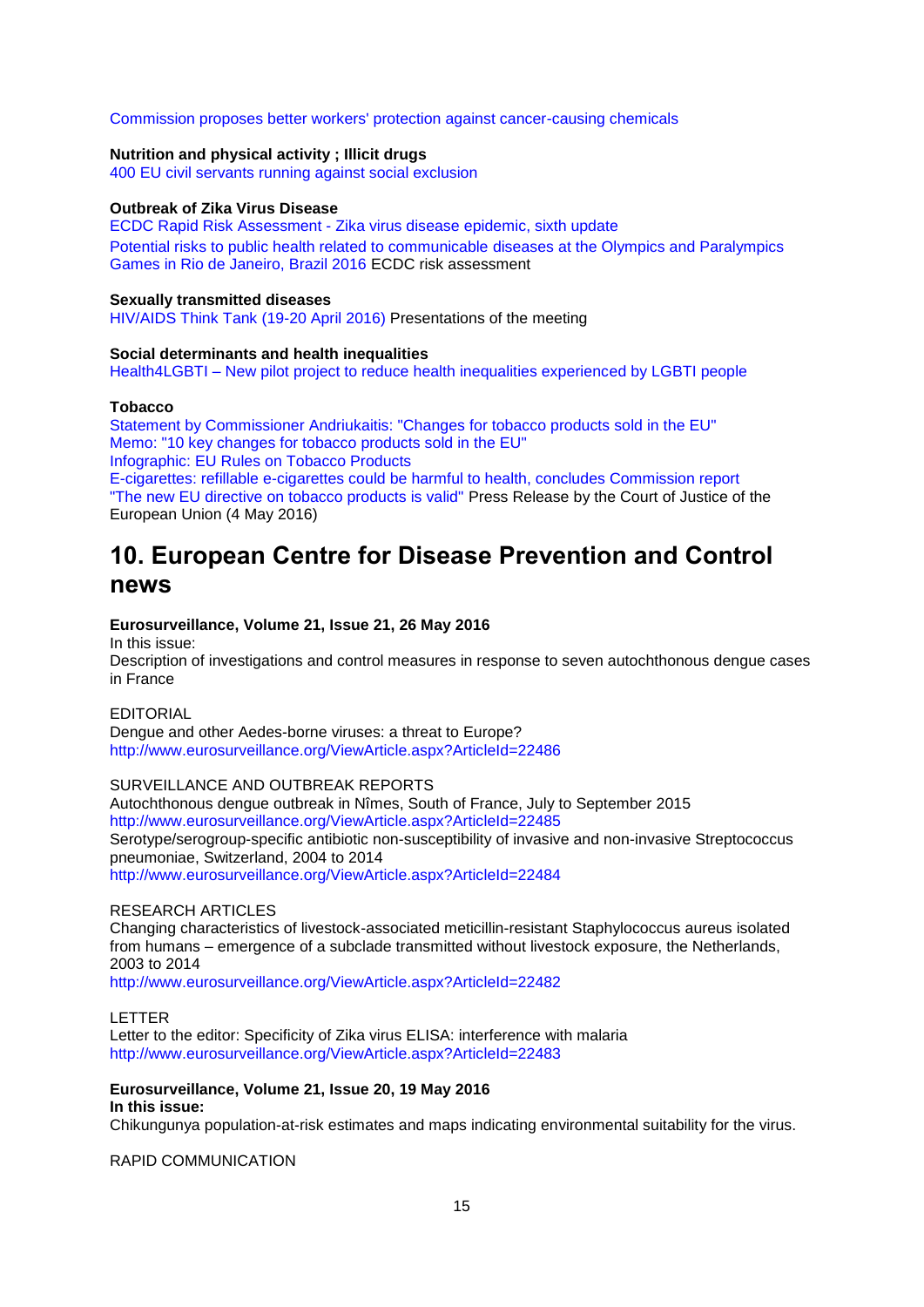Outbreak of a new measles B3 variant in the Roma/Sinti population with transmission in the nosocomial setting, Italy, November 2015 to April 2016 <http://www.eurosurveillance.org/ViewArticle.aspx?ArticleId=22481>

## RESEARCH ARTICLES

Global distribution and environmental suitability for chikungunya virus, 1952 to 2015 <http://www.eurosurveillance.org/ViewArticle.aspx?ArticleId=22480>

## **NEWS**

European Commission publishes evaluation of the 2nd Health Programme 2008-2013 <http://www.eurosurveillance.org/ViewArticle.aspx?ArticleId=22478>

### **MISCELLANEOUS**

Eurosurveillance in open access directories <http://www.eurosurveillance.org/ViewArticle.aspx?ArticleId=22479>

### **Eurosurveillance, Volume 21, Issue 19, 12 May 2016 In this issue:**

Reports from France and Germany adding to the body of evidence on EV-D68 epidemiology and circulating strains in Europe

### EDITORIALS

A note from the editors: enterovirus D68 epidemiology in France and Germany–food for thought <http://www.eurosurveillance.org/ViewArticle.aspx?ArticleId=22476>

### SURVEILLANCE REPORT

Epidemiological and clinical characteristics of patients infected with enterovirus D68, France, July to December 2014

<http://www.eurosurveillance.org/ViewArticle.aspx?ArticleId=22472>

Detection of enterovirus D68 in patients hospitalised in three tertiary university hospitals in Germany, 2013 to 2014

<http://www.eurosurveillance.org/ViewArticle.aspx?ArticleId=22473>

## RESEARCH ARTICLES

Is the recent emergence of mephedrone injecting in the United Kingdom associated with elevated risk behaviours and blood borne virus infection? <http://www.eurosurveillance.org/ViewArticle.aspx?ArticleId=22471>

**NEWS** 

ECDC publishes risk assessment ahead of the 2016 Olympic and Paralympic Games in Rio de Janeiro

<http://www.eurosurveillance.org/ViewArticle.aspx?ArticleId=22477>

**MISCELLANEOUS** 

Job vacancy at the European Centre for Disease Prevention and Control <http://www.eurosurveillance.org/ViewArticle.aspx?ArticleId=22475> Erratum for Euro Surveill. 2016;21(15) <http://www.eurosurveillance.org/ViewArticle.aspx?ArticleId=22474>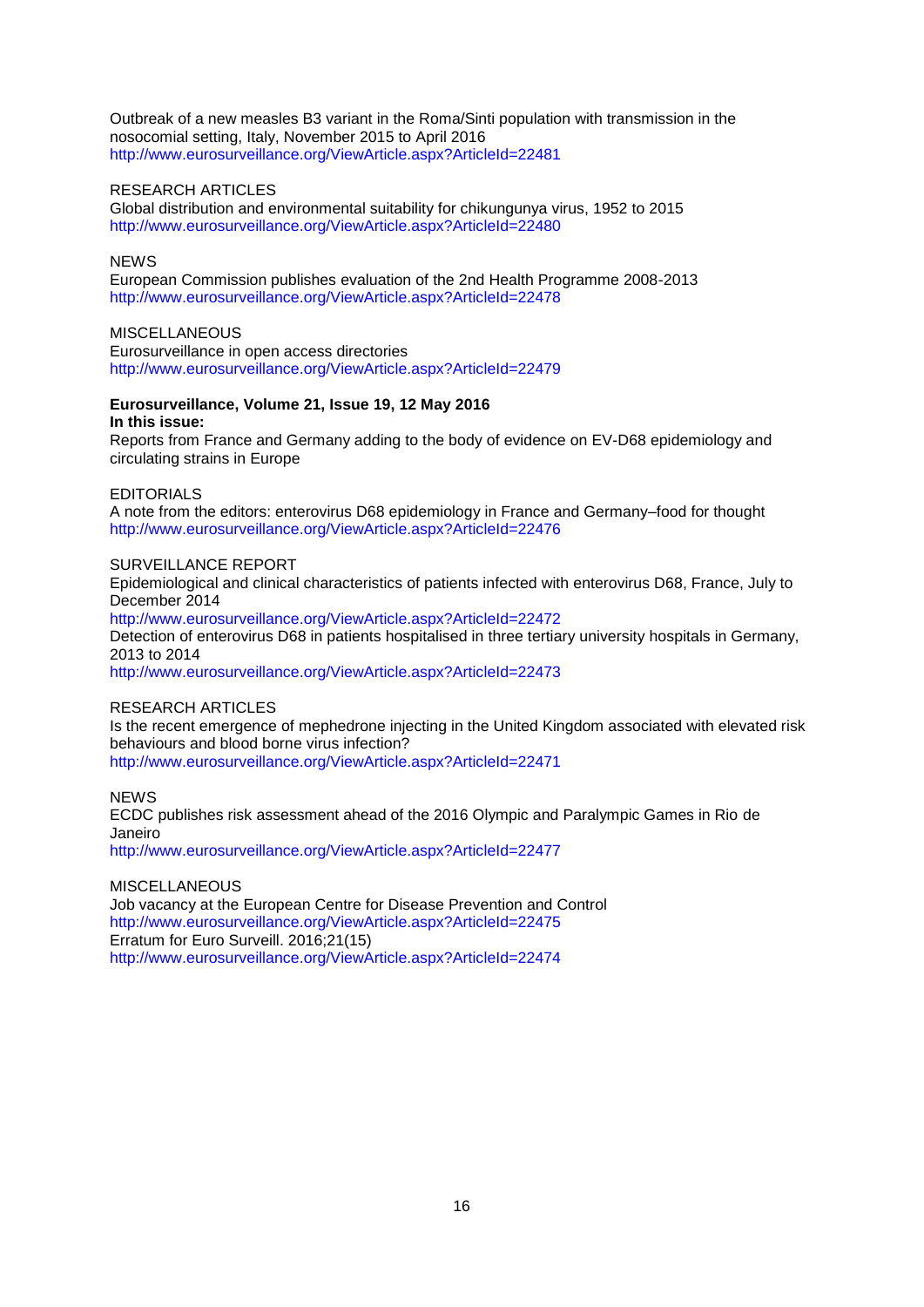#### **Eurosurveillance, Volume 21, Issue 18, 05 May 2016 In this issue:**

Report of Rift Valley fever virus persistence in semen of immunosuppressed patient

### RAPID COMMUNICATIONS

Rift Valley fever in kidney transplant recipient returning from Mali with viral RNA detected in semen up to four months from symptom onset, France, autumn 2015 <http://www.eurosurveillance.org/ViewArticle.aspx?ArticleId=22470> Experimental studies of susceptibility of Italian Aedes albopictus to Zika virus <http://www.eurosurveillance.org/ViewArticle.aspx?ArticleId=22468>

## RESEARCH ARTICLES

Evaluation of the enterovirus laboratory surveillance system in Denmark, 2010 to 2013 <http://www.eurosurveillance.org/ViewArticle.aspx?ArticleId=22465> Imported chikungunya cases in an area newly colonised by Aedes albopictus: mathematical assessment of the best public health strategy <http://www.eurosurveillance.org/ViewArticle.aspx?ArticleId=22466>

### **MISCELLANEOUS**

In the national epidemiological bulletins – a selection from current issues <http://www.eurosurveillance.org/ViewArticle.aspx?ArticleId=22469> ECDC's latest publications <http://www.eurosurveillance.org/ViewArticle.aspx?ArticleId=22467> Erratum for Euro Surveill. 2016;21(17) <http://www.eurosurveillance.org/ViewArticle.aspx?ArticleId=22464>

# <span id="page-16-0"></span>**11. WHO**

### **New publications issued by WHO – May 2016**

We are pleased to provide you with the list of WHO information products recently released. Please click on: [Just published](http://www.who.int/bookorders/anglais/newpublications1.jsp?sesslan=1)

You can also consult our information products catalogues in pdf format or select a subject catalogue from our e-commerce web site: [WHO Catalogues](http://www.who.int/bookorders/anglais/catalog1.jsp?sesslan=1) 

Please note that our new [Spring 2016 Catalogue of WHO Information Products](http://apps.who.int/bookorders/MDIbookPDF/Catalogue/CatalogueSpring2016.pdf) is now available online:

Please note that some [WHO Electronic products](http://apps.who.int/bookorders/anglais/ElectroProd1.jsp) are now also available in electronic format and through electronic subscriptions.

### [Clinical Management of Patients with Viral Haemorrhagic Fever](http://apps.who.int/bookorders/anglais/detart1.jsp?codlan=1&codcol=15&codcch=912)

This pocket guide seeks to provide clear guidance on current best practices for viral haemorrhagic fever (VHF), including both clinical management and infection prevention and control. Throughout, guidance is provided for the front-line health worker, focusing on triage and case definition, early and ongoing case management, infection control and subsequent hospital discharge.

[Evaluation of Certain Food Additives and Contaminants](http://apps.who.int/bookorders/anglais/detart1.jsp?codlan=1&codcol=10&codcch=995)

This report represents the conclusions of a Joint FAO/WHO Expert Committee convened to evaluate the safety of various food additives and contaminants and to prepare specifications for identity and purity.

#### [WHO Expert Committee on Specifications for Pharmaceutical Preparations](http://apps.who.int/bookorders/anglais/detart1.jsp?codlan=1&codcol=10&codcch=996)

The World Health Organization (WHO) Expert Committee on Specifications for Pharmaceutical Preparations advises the Director-General of WHO in the area of medicines quality assurance. It provides independent expert recommendations and guidance to ensure that medicines meet standards of quality, safety and efficacy in all WHO Member States.